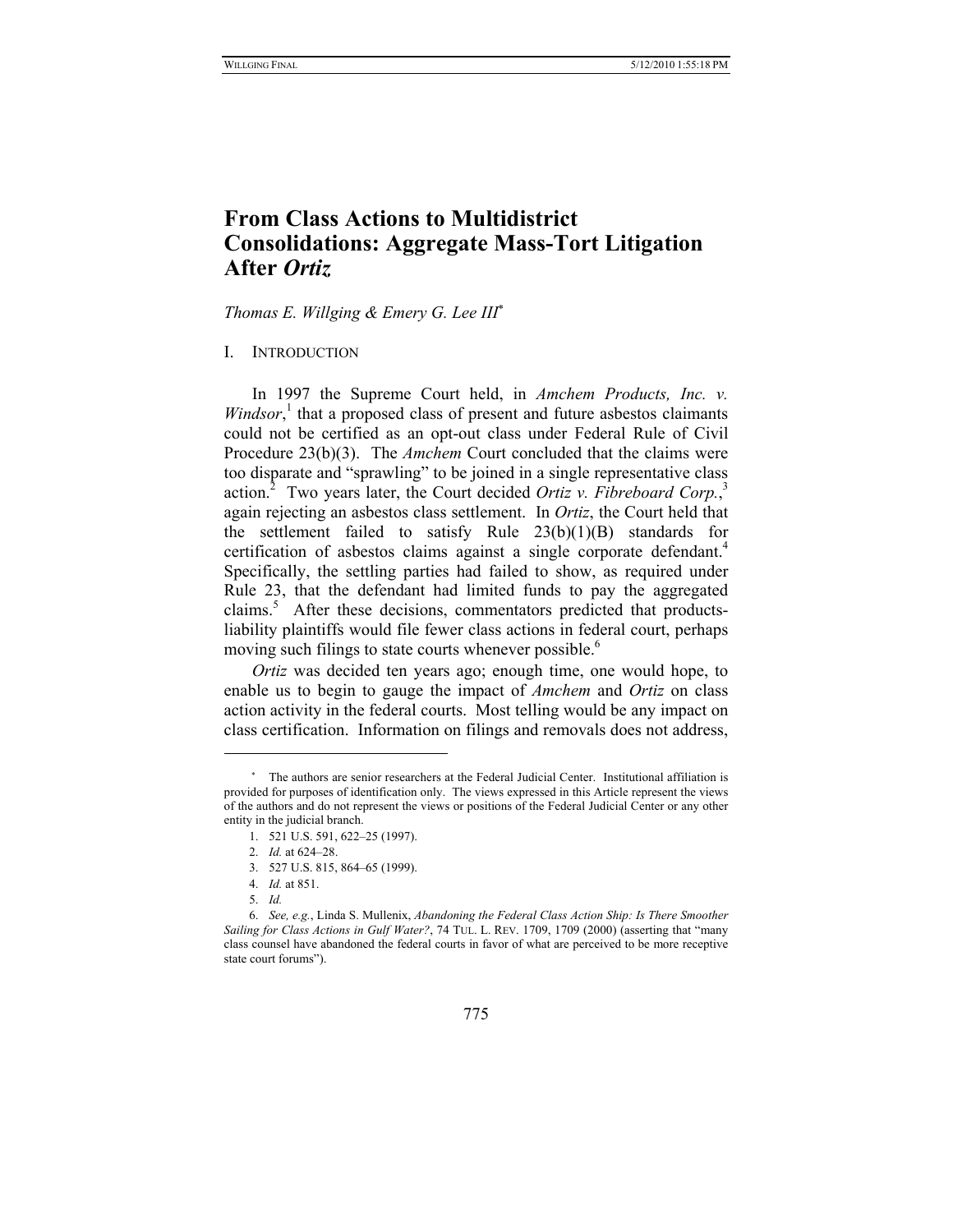directly, the decisions' likely impact on federal class action practice. Even with respect to filings and removals, however, time has not stood still. Since 1999, passage of the Class Action Fairness Act of 2005  $(CAFA)^7$  has further roiled the class action waters. In other work, we have documented the impact of CAFA on diversity filings and removals to federal court.<sup>8</sup> In this Article, we present additional, preliminary evidence on class certification drawn from the ongoing CAFA study and other empirical studies.

Moreover, the last decade has seen a substantial increase in aggregate litigation in products-liability cases in multidistrict litigation (MDL) proceedings.<sup>9</sup> This increase has led some to ask whether one consequence of *Amchem* and *Ortiz* has been a shift away from class action aggregation of mass-tort and product-liability claims and a shift toward MDL aggregation of such claims in the federal courts.<sup>10</sup> Assuming such a shift is under way, one thing is certain: civil proceduralists have a great deal to keep them occupied. MDL aggregation—and particularly the settlement of mass-tort claims in the MDL context, without class certification—raises a host of important questions. $^{11}$ 

 <sup>7.</sup> Class Action Fairness Act of 2005, Pub. L. No. 109-2, 119 Stat. 4 (codified in scattered sections of 28 U.S.C.).

 <sup>8.</sup> EMERY G. LEE III & THOMAS E. WILLGING, FED. JUDICIAL CTR., THE IMPACT OF THE CLASS ACTION FAIRNESS ACT OF 2005 ON THE FEDERAL COURTS (2008), http://www.fjc.gov /public/pdf.nsf/lookup/cafa0408.pdf/\$file/cafa0408.pdf (reporting data through June 30, 2007); *see also* Emery G. Lee III & Thomas E. Willging, *The Impact of the Class Action Fairness Act on the Federal Courts: An Empirical Analysis of Filings and Removals*, 156 U. PA. L. REV. 1723 (2008) (reporting data through June 30, 2006).

 <sup>9.</sup> Charles Silver & Geoffrey P. Miller, *The Quasi-Class Action Method of Managing Multi-District Litigations: Problems and a Proposal* 3 (Univ. of Texas Sch. of Law, Law and Econ. Research Paper No. 147 & NYU Sch. of Law, Law and Econ. Research Paper No. 09-09, 2009), *available at* at http://ssrn.com/abstract=1352646 (citing Deborah R. Hensler, *Revisiting the Monster: New Myths and Realities of Class Action and Other Large Scale Litigation*, 11 DUKE J. COMP. & INT'L. L. 179 (2001) [hereinafter Hensler, *Revisiting the Monster*]; Deborah R. Hensler, *The Role of Multi-Districting in Mass Tort Litigation: An Empirical Investigation*, 31 SETON HALL L. REV. 883 (2001) [hereinafter Hensler, *Mass Tort Litigation*]).

<sup>10.</sup> *See, e.g.*, Howard M. Erichson, *Beyond the Class Action: Lawyer Loyalty and Client Autonomy in Non-Class Collective Representation*, 2003 U. CHI. LEGAL F. 519 [hereinafter Erichson, *Beyond the Class Action*] (describing the forms of nonclass mass-tort litigation and showing their functional similarity to class actions); Hensler, *Mass Tort Litigation*, *supra* note 9, at 900–06 (comparing the roles of MDL consolidation and class actions in mass torts); Deborah R. Hensler, *Has the Fat Lady Sung? The Future of Mass Toxic Torts*, 26 REV. LITIG. 883, 893–926 (2007) [hereinafter Hensler, *Fat Lady*] (tracing the role of MDL action on past and present mass-tort litigation); *see also* RICHARD A. NAGAREDA, MASS TORTS IN A WORLD OF SETTLEMENT 260 (2007) ("As a practical matter, consolidated pretrial proceedings at the behest of the MDL Panel already form a setting ripe for plaintiffs' lawyers and defendants to begin discussions about a comprehensive peace.").

<sup>11.</sup> *See generally* Elizabeth Chamblee Burch, *Aggregation, Community, and the Line Between*, 58 U. KAN. L. REV. 889 (2010) (addressing the difficulty of knowing whether the "procedurally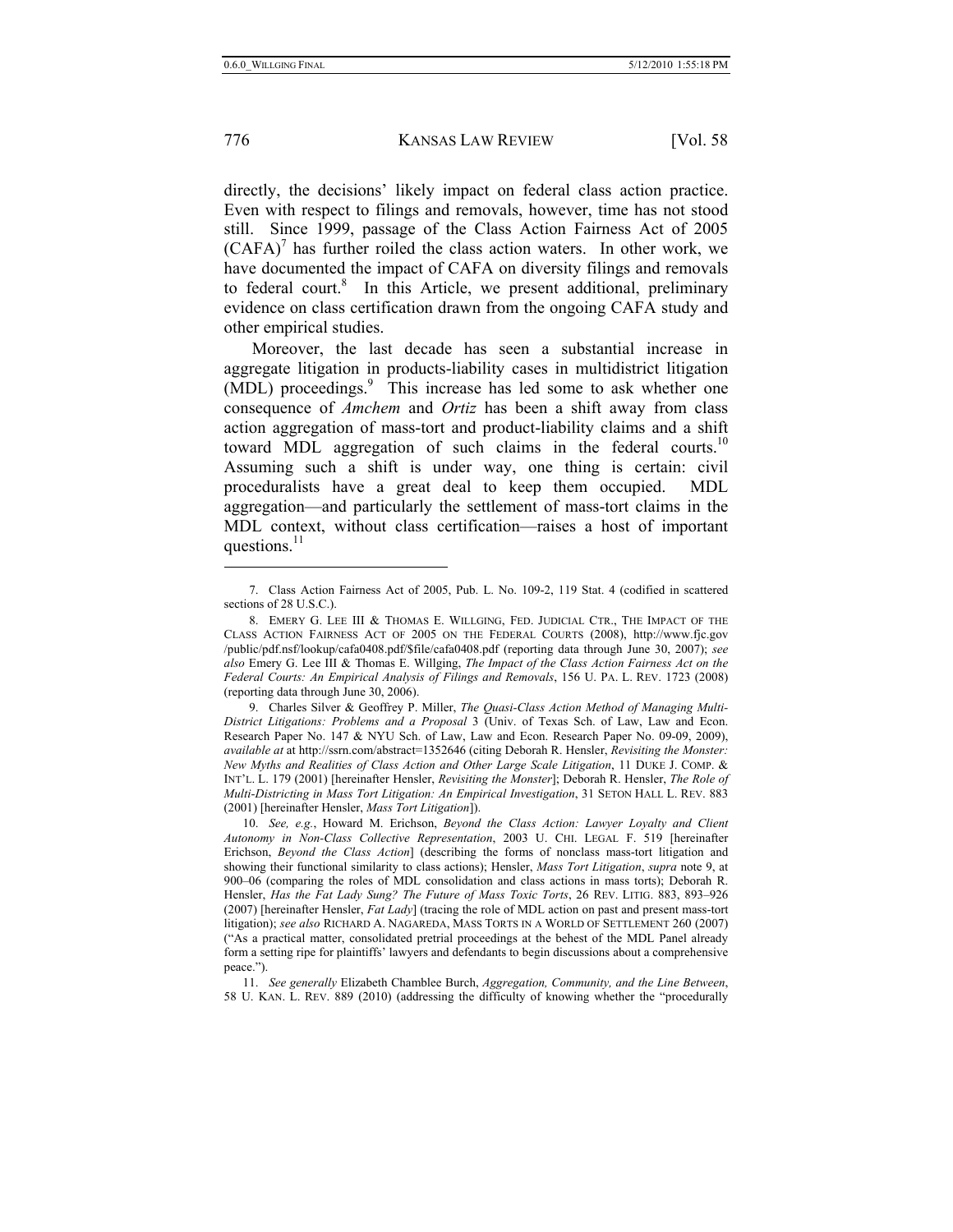1

## 2010] FROM CLASS ACTIONS TO MULTIDISTRICT CONSOLIDATIONS 777

This Article examines the extent to which available empirical research supports the impressions of scholars that a shift has occurred from using class action procedures to using multidistrict-litigation procedures to manage and resolve tort litigation in the federal courts. This shift would transform the management of aggregate litigation from a system in which a judge presides over a case filed by a class representative in a district in which the parties have filed or removed a class action into one in which a judge selected by the Judicial Panel on Multidistrict Litigation presides over cases consolidated in a multidistrict litigation in which all (or most) parties are represented by counsel. This shift would further transform the resolution of the litigation from a process in which a judge decides whether a proposed settlement is fair, reasonable, and adequate for the class into one in which counsel for the parties, without judicial review of the settlement, make a binding determination that the settlement is fair, reasonable, and adequate for their clients.

Part II focuses on the class action side of the equation, examining filings and removals of class actions in personal-injury products-liability cases. Part II then narrows the focus to the class certification mechanism. It begins by summarizing the empirical studies of interlocutory appeals under Rule 23(f). Early indications are that Rule 23(f) has also led to fewer classes being certified. Part II continues with an overview of changes since *Ortiz*, in case law, procedural rules, and the Manual for Complex Litigation, that have generally raised class certification hurdles for litigants. Part II then examines the existing empirical studies of class certification. Although not conclusive on the question, these studies certainly suggest a declining rate of class certification in the years before and after *Ortiz*. Without class certifications, parties are forced to look to other procedures for managing and resolving mass litigation.

aggregated individuals form a sufficiently cohesive group"); Elizabeth Chamblee Burch, *Procedural Justice in Nonclass Aggregation*, 44 WAKE FOREST L. REV. 1, 1 (2009) [hereinafter Burch, *Procedural Justice*] (stating that "[n]onclass aggregate litigation is risky for plaintiffs [because] it falls into the gray area between individual litigation and certified class actions"); Howard M. Erichson, *The Trouble with All-or-Nothing Settlements*, 58 U. KAN. L. REV. 979 (2010) [hereinafter Erichson, *The Trouble*] (discussing the problems with all-or-nothing settlements); Erichson, *Beyond the Class Action*, *supra* note 10, at 519 (stating that, "outside of class actions, the profession's failure to recognize the collective nature of much litigation has left clients unprotected, and has engendered an ethical murkiness that leaves lawyers unsure whether they owe their loyalty to the individual or to the collective"); *see also* Silver & Miller, *supra* note 9 (tracing MDL organization of counsel and management in the Guidant, Vioxx, and Zyprexa litigations).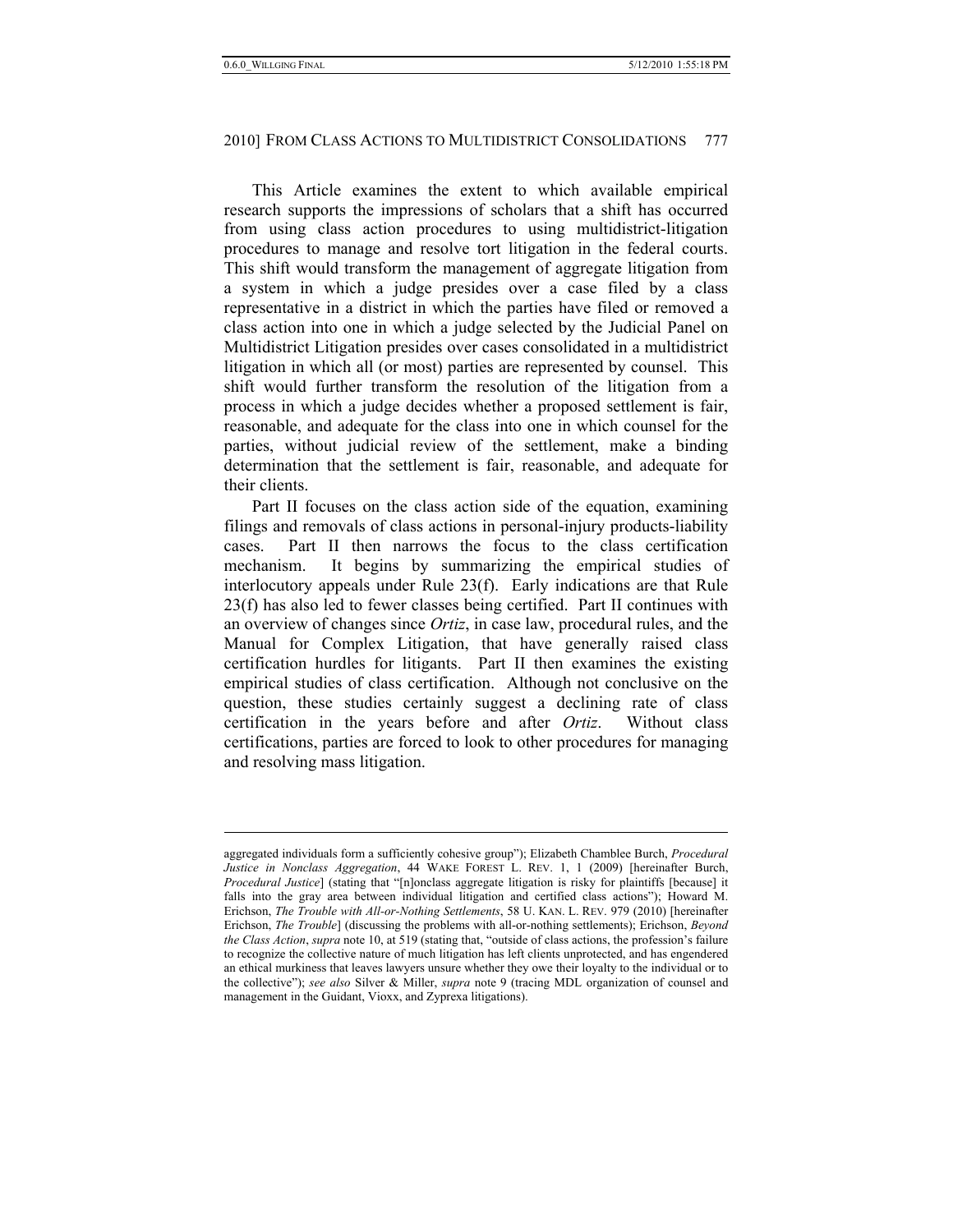Part III changes the focus to MDL aggregation in products-liability proceedings, reporting first on the number of cases involved in aggregate-MDL proceedings in the years before and after *Amchem* and *Ortiz*—culminating, perhaps coincidentally, in a greater number of products-liability cases and MDL proceedings in recent years. Part III ends with a brief overview of the size of three recent MDL nonclass settlements. Based on their similarity to pre-*Ortiz* class settlements, these settlements manifest the shifting form of products-liability aggregation from class to nonclass settlements and raise important questions of procedural fairness and justice that commentators and the American Law Institute (ALI) have begun to address.

# II. CLASS ACTIONS

#### *A. Filings and Removals: 1994–2007*

In the wake of *Amchem* and *Ortiz*, the Judicial Conference Advisory Committee on Civil Rules ("Committee") asked the Federal Judicial Center (FJC) to conduct a study of federal-court class action filings and removals before and after those decisions.<sup>12</sup> The Committee was interested in whether products-liability and other class action plaintiffs were avoiding the federal courts when filing class actions because of the perception that class certification and approval of class settlements would be more difficult as a result of the two decisions.

The *Amchem–Ortiz* study, published in September 2002,<sup>13</sup> did not conclude that parties were avoiding federal court in the wake of the decisions. Specifically, it found that nonsecurities class action filings and removals in federal court increased steadily from 1994 to 1996, leveled off for six months, then increased and leveled off just before *Amchem* was decided in 1997.<sup>14</sup> In the six-month period immediately following *Amchem*, filings and removals declined to the 1996 level and leveled off until *Ortiz* was decided.<sup>15</sup> Then, contrary to expectations, nonsecurities class action filings and removals increased to 1000 per sixmonth period and leveled off, with a slight dip at the end of the study

 <sup>12.</sup> Memorandum from Bob Niemic & Tom Willging of the Fed. Judicial Ctr. to the Advisory Comm. on Civil Rules 1 (Sept. 9, 2002), http://www.fjc.gov/public/pdf.nsf/lookup/amchem.pdf/ \$file/amchem.pdf.

<sup>13.</sup> *Id.*

<sup>14.</sup> *Id.* at 8 chart 1.

<sup>15.</sup> *Id.*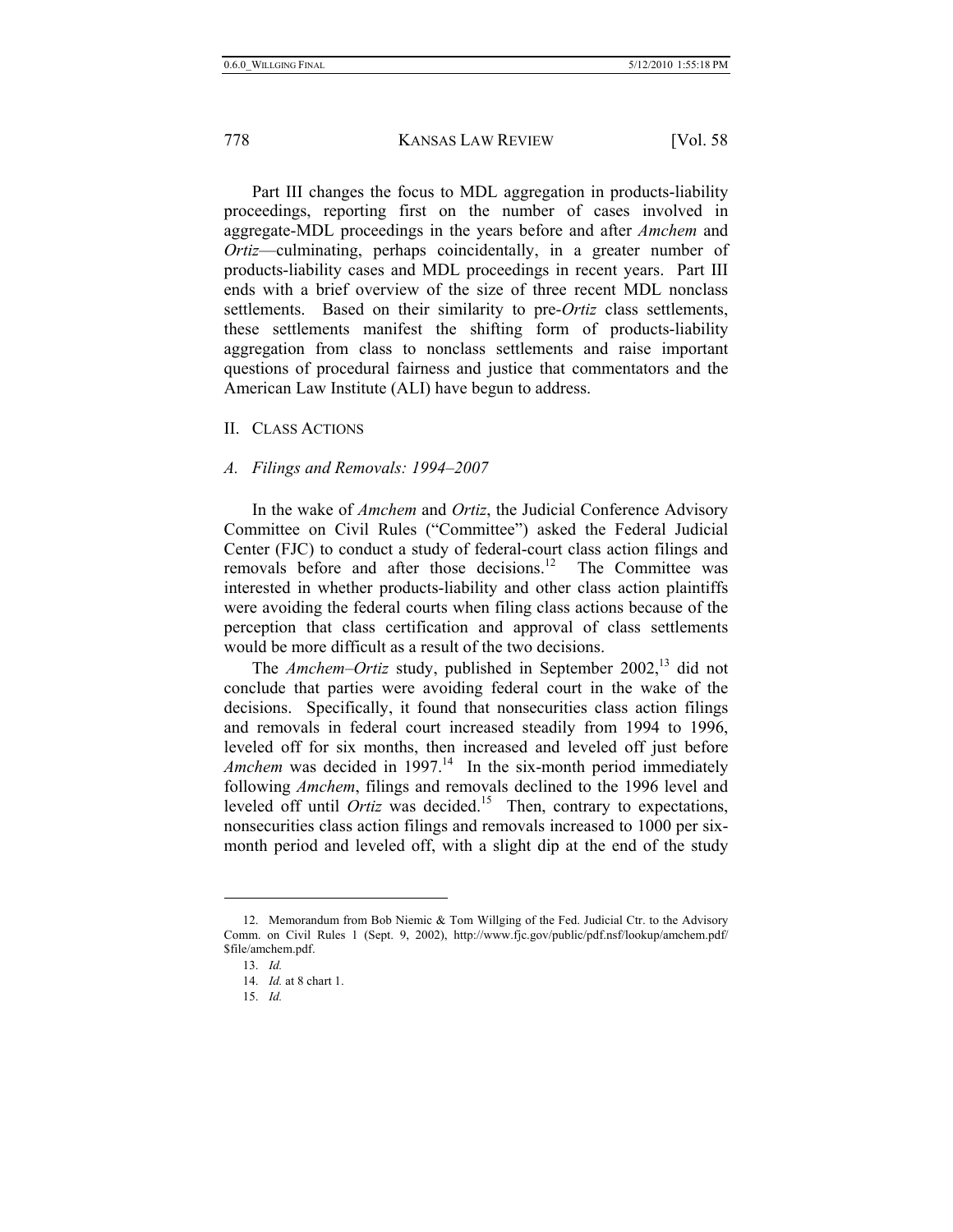period.16 With respect to personal-injury class actions—the type of claims at issue in *Amchem* and *Ortiz*—the study found that "filings of personal injury class actions more than doubled from 1994 through June 2001, including an increase during the two years or so following the *Ortiz* decision."<sup>17</sup> The study also found that "removals of personal injury and property damage class actions decreased briefly after the *Amchem*  decision and increased during 2000–2001."<sup>18</sup> Overall, removals of such cases quadrupled from 1994 through June 2001.19 Not only did *Amchem*  and *Ortiz* not have the expected effect, class action filings and removals appeared to move in the opposite direction by increasing after the *Ortiz*  decision.20

Since 2002, the FJC has updated its class actions research in a longterm study of the impact of CAFA on the federal courts.<sup>21</sup> The CAFA study found that, overall, diversity class action filings increased in the immediate aftermath of the Act's effective date (February 18, 2005) and appeared to continue to increase over the post-CAFA period (through June 2007).<sup>22</sup> Diversity class action removals also increased, post-CAFA, but then followed a downward trend over the post-CAFA period.<sup>23</sup> With respect to personal injury class actions, specifically, the CAFA study found that monthly filings and removals of diversity personal-injury class actions had declined, slightly, in the post-CAFA period, but that the decrease was not statistically significant.<sup>24</sup> Just as with the *Amchem–Ortiz* study, the empirical results were contrary to expectations. CAFA did lead to increases in other categories of diversity class actions in the federal courts;<sup>25</sup> but personal-injury class actions did not conform to expectations.

l

21. For the most recent report on filings and removals, see LEE & WILLGING, *supra* note 8.

<sup>16.</sup> *Id.*

<sup>17.</sup> *Id.* at 2.

<sup>18.</sup> *Id.* Note that removals were also expected to decline after *Amchem* and *Ortiz* because defendants would not want to subject their settlements to the standards articulated in the two decisions. *Id.* at 4.

<sup>19.</sup> *Id.* at 2.

 <sup>20.</sup> The FJC research found "a statistically significant, but short-lived, change in filings after the Amchem decision . . . [that] lasted through just after the *Ortiz* decision," but that finding seems overshadowed by the post-*Ortiz* increase in filings that exceed the pre-*Amchem* trend line levels. *Id.*  at 11.

<sup>22.</sup> *Id.* at 7, 21 fig.3. The CAFA study focused on diversity class actions because the Act expanded the diversity jurisdiction of the federal courts.

<sup>23.</sup> *Id.*

<sup>24.</sup> *Id.* at 12 ("The average number of personal injury class actions initiated in the federal courts has actually dropped slightly in the post-CAFA period . . . .").

<sup>25.</sup> *Id.* at 11–12 (describing increases in diversity contracts, consumer protection–fraud, and property-damage class actions in the post-CAFA period).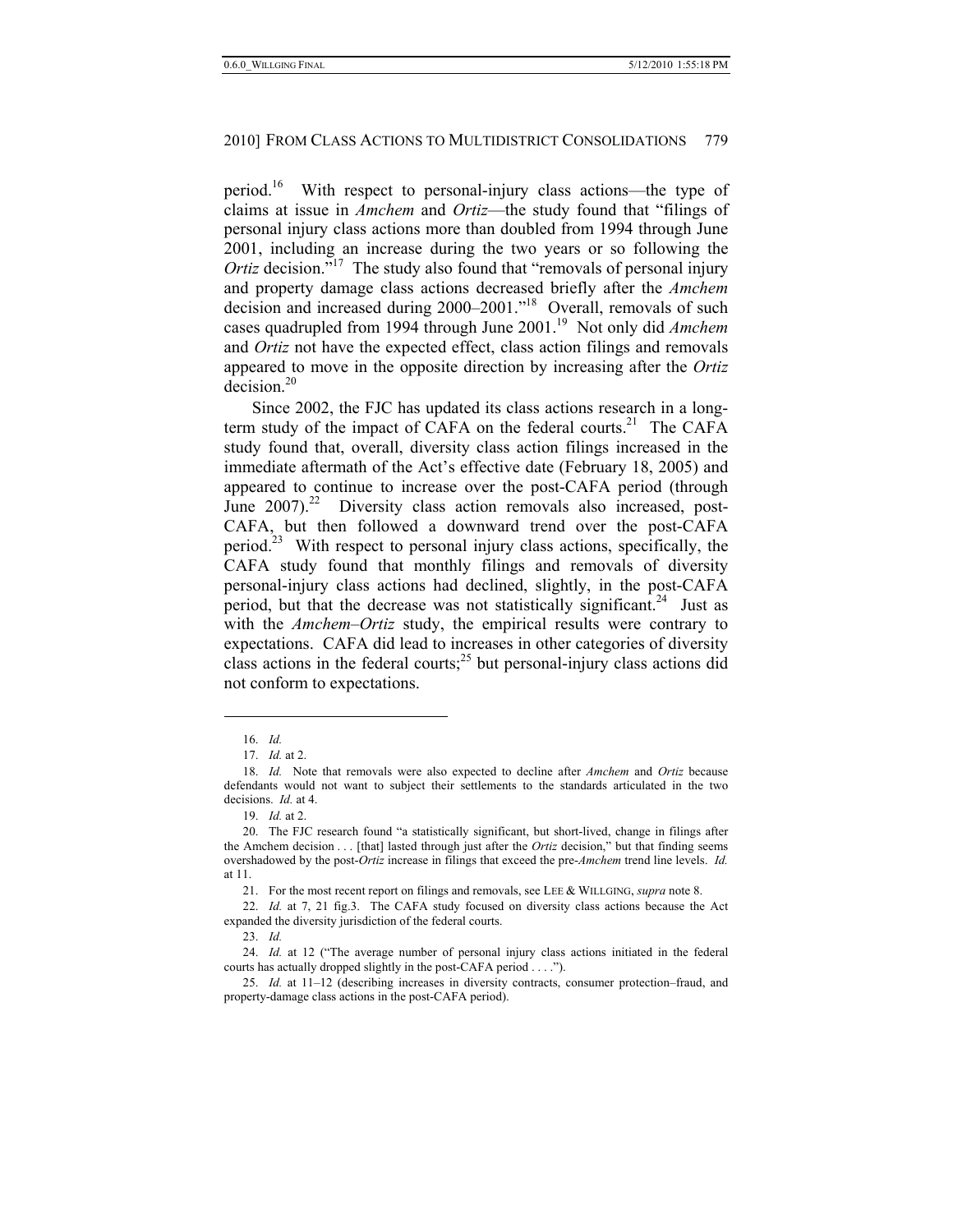In sum, the personal-injury class action has not disappeared from the federal courts.<sup>26</sup> In the wake of *Ortiz*, the number of such cases initiated in federal courts appears to have increased. After CAFA, the number of such cases initiated in the federal courts appears to have remained steady—not increasing, as the proponents of CAFA may have hoped, but not decreasing, either.

It is possible to combine the databases compiled in the two FJC studies of class actions to analyze class action filings and removals from January 1994 through June 2007 over the entire 13.5-year (or 162 month) period. Figure 1 displays monthly filings and removals of products-liability personal-injury class actions over that time span in two different ways. The lighter gray line represents the number of filings and removals of personal-injury products-liability (PIPL) class actions as reported in FJC reports. The Committee generally prefers that, in counting the number of class actions, the FJC count multiple class action filings or removals that are later consolidated, either through the MDL process or in an intradistrict consolidation, as a single class action.<sup>27</sup> The darker line represents the total number of PIPL class actions that the FJC identified in the *Amchem–Ortiz* and CAFA studies without adjustment for intradistrict or MDL consolidations.

 $\overline{\phantom{a}}$ 

 <sup>26.</sup> For a discussion of another example of the survival of class actions despite adverse case law, see Linda S. Mullenix, *Nine Lives: The Punitive Damage Class*, 58 U. KAN. L. REV. 845 (2010).

 <sup>27.</sup> Lee & Willging, *supra* note 8, at 1746–47 (2008).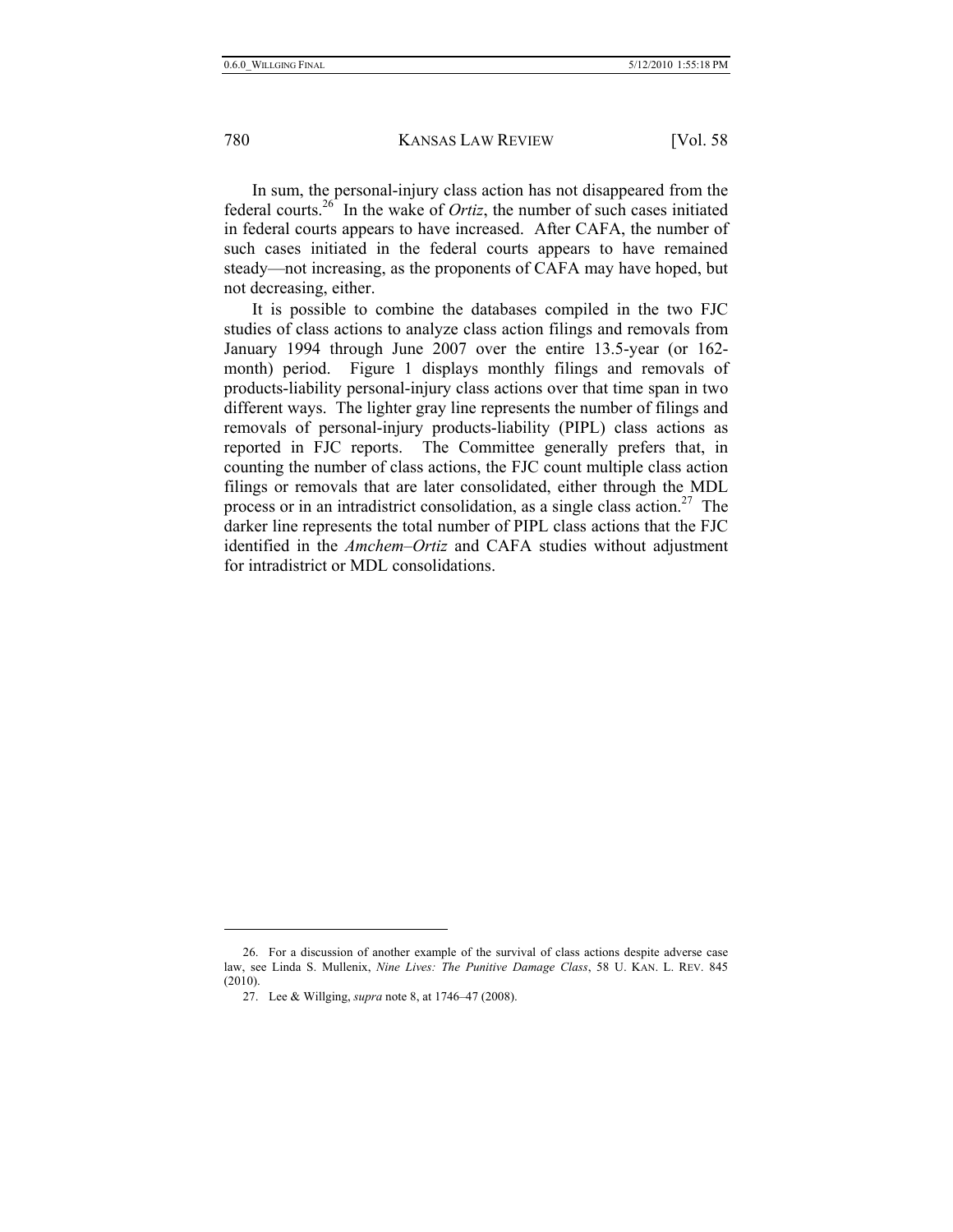l



#### 2010] FROM CLASS ACTIONS TO MULTIDISTRICT CONSOLIDATIONS 781

Even a cursory glance at Figure 1 suggests that PIPL class actions are alive and well in the federal courts, at least in terms of filings and removals. If one regresses the consolidated PIPL filings and removals on time, in a simple linear regression over the entire period, $2<sup>8</sup>$  the coefficient for time, i.e., the slope of the line, is positive, showing an increase in filings and removals during the period. The same is true if one regresses the total PIPL filings and removals on time. In other words, over the entire period from January 1994–June 2007, PIPL class action filings and removals appear to have increased—*slightly*—and this is true for both the consolidated and total PIPL filings and removals. To that extent, then, *Amchem* and *Ortiz* have not resulted in a decrease in PIPL class actions in terms of absolute numbers.

This statement is one that we must immediately caveat. Because we do not have reliable data on state court filings, we cannot address whether more such cases are being filed in state court than in the 1990s. It is possible that class action plaintiffs have fled the federal courts in great numbers. We simply do not know. Moreover, PIPL class actions may have increased in absolute numbers, but even an increase in absolute

<sup>28.</sup> *See* WILLIAM S. BROWN, INTRODUCING ECONOMETRICS 257 (1991) (describing linear regression as a first stage in identifying trends in time series data).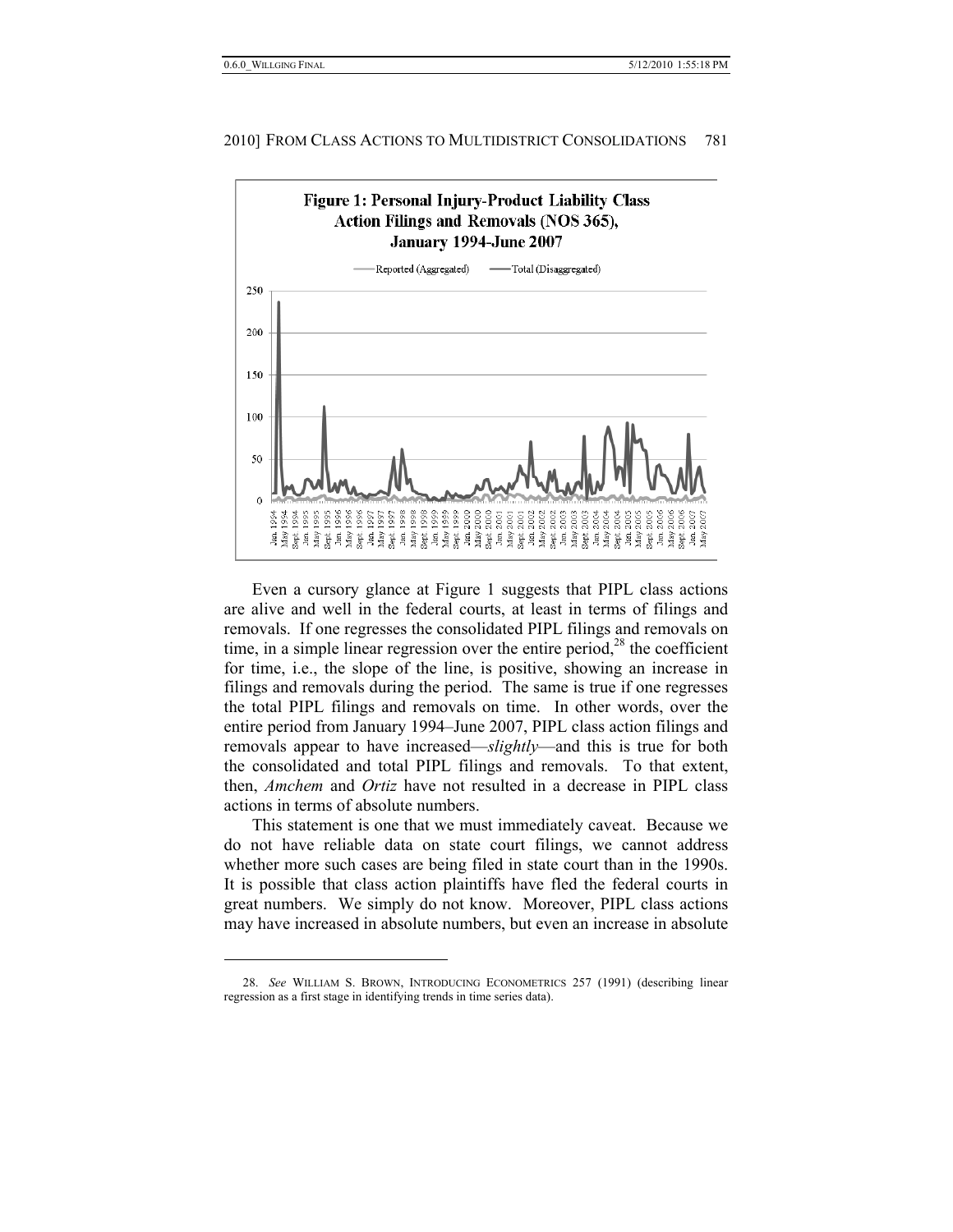numbers may be, at times, a relative decrease. As will be discussed in Part III, other kinds of products-liability cases have seen much larger relative (and absolute) increases in the same period. Nevertheless, filings and removals get a person only so far. The real impact of *Amchem* and *Ortiz* on PIPL class actions should be seen in judicial rulings on class certification. That is the subject of the next section.

#### *B. Class Certification*

The linchpin of the class action's power lies not with the filing of a class action, but with the class certification ruling.<sup>29</sup> In a seminal study, Bryant Garth of the American Bar Foundation found the class action's power to be associated with "[s]uccess in certification [, which] makes it possible to raise the stakes through aggregation, which justifies some greater expenditure of attorney time on the plaintiffs' (and defendants') side."<sup>30</sup> A more recent FJC study concluded that "Itlhe dichotomy A more recent FJC study concluded that "[t]he dichotomy between certified and noncertified cases could hardly be clearer. A certification decision appears to be a turning point, separating cases and pointing them toward divergent outcomes."<sup>31</sup> Cases with a certified class invariably lead to class settlements, while cases without a certified class are either dismissed or result in settlement of the individual claims of the class representative, but not of the class.<sup>32</sup> Accordingly, examining certification rulings might reveal more about the impact of recent changes in the law on class action litigation than simply examining the rate of filing class actions. With that in mind, we now turn to an empirical examination of trends regarding class certification decisions at both the appellate and trial levels.

# 1. Factors Other Than *Amchem–Ortiz*

Case law, procedural rules, and legal commentary have all pointed toward restricting certification of class actions in the decade since *Ortiz* 

 $\overline{a}$ 

<sup>29.</sup> *See* THOMAS E. WILLGING & SHANNON R. WHEATMAN, FED. JUDICIAL CTR., AN EMPIRICAL EXAMINATION OF ATTORNEYS' CHOICE OF FORUM IN CLASS ACTION LITIGATION 49 (2005) [hereinafter WILLGING & WHEATMAN, EMPIRICAL EXAMINATION] (finding that "data support the proposition that class certification is at least one of the key decisions in class action litigation"); Thomas E. Willging & Shannon R. Wheatman, *Attorney Choice of Forum in Class Action Litigation: What Difference Does It Make?*, 81 NOTRE DAME L. REV. 591, 648 (2006) [hereinafter Willging & Wheatman, *Attorney Choice*] (same data and finding).

 <sup>30.</sup> Bryant G. Garth, *Power and Legal Artifice: The Federal Class Action*, 26 LAW & SOC'Y REV. 237, 267 (1992).

 <sup>31.</sup> Willging & Wheatman, *Attorney Choice*, *supra* note 29, at 649.

<sup>32.</sup> *Id.*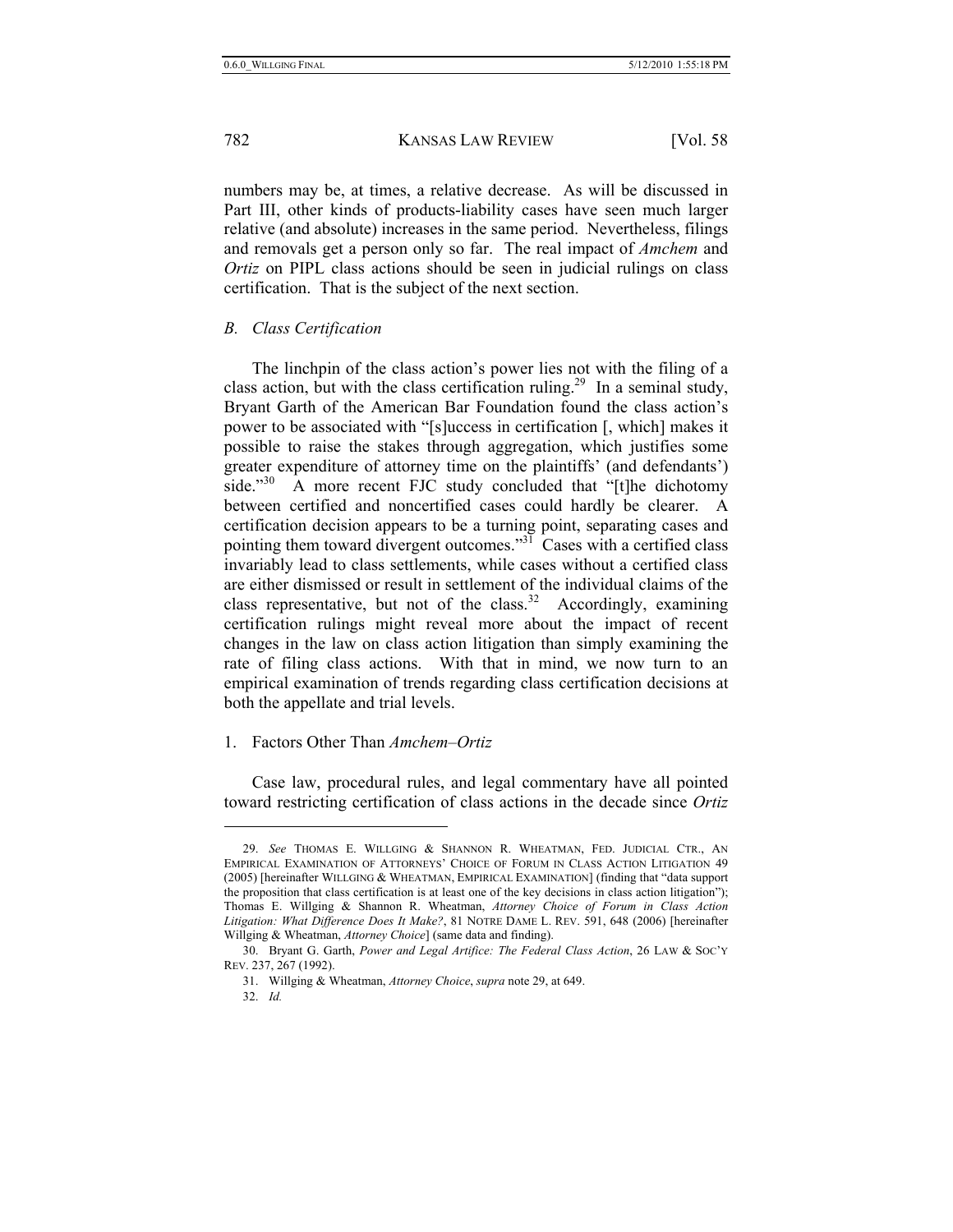was decided*. Amchem* and *Ortiz* each imposed limits on the certification of class actions in the settlement context.<sup>33</sup> In the litigation context, two widely cited appellate cases decided before *Amchem* and *Ortiz—Castano v. American Tobacco Co.*, 34 and *In re Rhone-Poulenc Rorer Inc.*35—held that district courts erred in certifying products-liability common-issues classes for trial in cases where personal-injury and damages claims of individual class members arguably differed considerably from each other and required separate proof. In *Rhone-Poulenc*, an en banc Seventh Circuit also discussed the lack of opportunity to appeal class certification decisions under appellate jurisdictional rules calling for a final judgment as a precondition for an appeal. $36$  The court issued a writ of mandamus directing decertification of a class of hemophiliacs exposed to HIVcontaminated blood. $37$  Writing for the majority, Judge Posner emphasized "the undue and unnecessary risk of a monumental industrybusting error in entrusting the determination of potential multi-billion dollar liabilities to a single jury when the results of the previous cases indicate that the defendants' liability is doubtful at best  $\dots$ ."<sup>38</sup>

This pronouncement precipitated significant changes in the class certification process, including adoption of Rule 23(f) and revisions to Rule 23(c). The Manual for Complex Litigation modified its approach to class actions based on changes in case law and Rule 23. These changes must be factored into any discussion of the impact of *Ortiz*.

a. Impact of Rule 23(f)

Soon after *Rhone-Poulenc*, the Advisory Committee revised Federal Rule of Civil Procedure 23 ("Rule 23") to add section (f), authorizing a permissive interlocutory appeal, allowed at the discretion of the courts of appeals, to review decisions granting or denying class certification.<sup>39</sup> The Committee noted that "[a]n order granting certification . . . may force a defendant to settle rather than incur the costs of defending a class action and run the risk of potentially ruinous liability.<sup>740</sup>

 <sup>33.</sup> For a discussion of those limitations, see MANUAL FOR COMPLEX LITIGATION (FOURTH) § 22.72–73 (2004).

 <sup>34. 84</sup> F.3d 734, 752 (5th Cir. 1996).

 <sup>35. 51</sup> F.3d 1293, 1297 (7th Cir. 1995).

<sup>36.</sup> *Id.* at 1294–95.

<sup>37.</sup> *Id.* at 1304.

<sup>38.</sup> *Id.*

 <sup>39.</sup> FED. R. CIV. P. 23(f).

 <sup>40.</sup> FED. R. CIV. P. 23(f) advisory committee's note.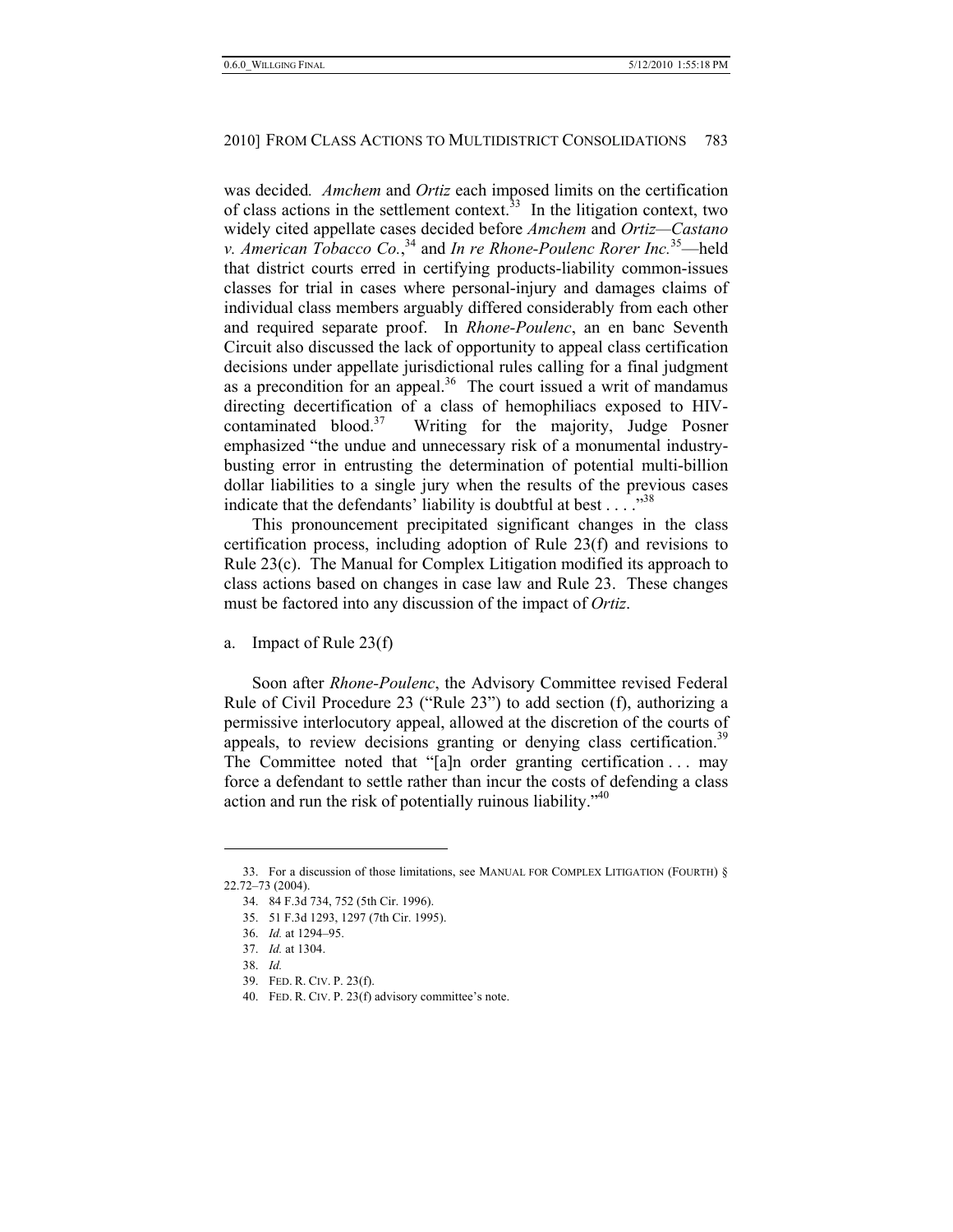In practice, Rule 23(f) has almost certainly contributed to the restriction in class action certification during the past decade. Empirical research indicates that courts of appeals more often grant Rule 23(f) appeals when defendants seek review of an order granting class certification than when plaintiffs seek review of an order denying class certification.<sup>41</sup> After reviewing published orders and unpublished docket records of Rule 23(f) petitions for appellate review of decisions to grant or deny class certification, attorney–researchers Sullivan and Trueblood concluded that "[i]n most circuits, our data suggest that the defendants' petitions are granted more often."<sup>42</sup> Specifically, they found that approximately three out of four appellate rulings on class certification arising out of Rule 23(f) petitions concerned cases where the district court had granted class certification.<sup>43</sup> Professor Richard Freer found strikingly similar results in a study of published opinions applying Rule  $23(f).^{44}$ 

Moreover, this research suggests that Rule 23(f) interlocutory appeals more often result in the denial of class certification than in either affirming class certification or in the reversal of a denial of class certification.45 Again, the percentages for each outcome documented in the two studies are very similar.<sup>46</sup> Combining the range of outcomes found in the two studies, a little more than half of the Rule 23(f) appeals decisions reversed class certification, while around 20% affirmed class certification. Only about a quarter of interlocutory appeals concerned decisions denying class certification, and these were affirmed about twice as often as they were reversed. Examined from the perspective of whether the appeal's outcome ended with the possibility of a class being certified, both studies found that 71% terminated with no possibility of a certified class. In both studies, only about 30% of interlocutory appeals affirmed class certification or allowed for the possibility of class certification on remand.

 <sup>41.</sup> Barry Sullivan & Amy Kobelski Trueblood, *Rule 23(f): A Note on Law and Discretion in the Courts of Appeals*, 246 F.R.D. 277, 286, 290 tbl.1 (2008).

<sup>42.</sup> *Id.* at 286.

<sup>43.</sup> *Id.* at 291 tbl.3 (showing that 95 of 126 (75%) Rule 23(f) appeals in which class certification had been ruled on dealt with cases where class certification had been granted and 31 of 126 (25%) dealt with cases where class certification had been denied).

 <sup>44.</sup> Richard D. Freer, *Interlocutory Review of Class Action Certification Decisions: A Preliminary Empirical Study of Federal and State Experience*, 35 W. ST. U. L. REV. 13, 19 chart 1 (2007) (showing that 72.5 of 101 (72%) Rule 23(f) appeals dealt with cases where class certification had been granted and 28.5 of 101 (28%) Rule 23(f) appeals dealt with cases where class certification had been denied).

 <sup>45.</sup> Sullivan & Trueblood, *supra* note 41, at 291 tbl.3.

<sup>46.</sup> *Id.* at 291 tbl. 3; Freer, *supra* note 44, at 19 chart 1.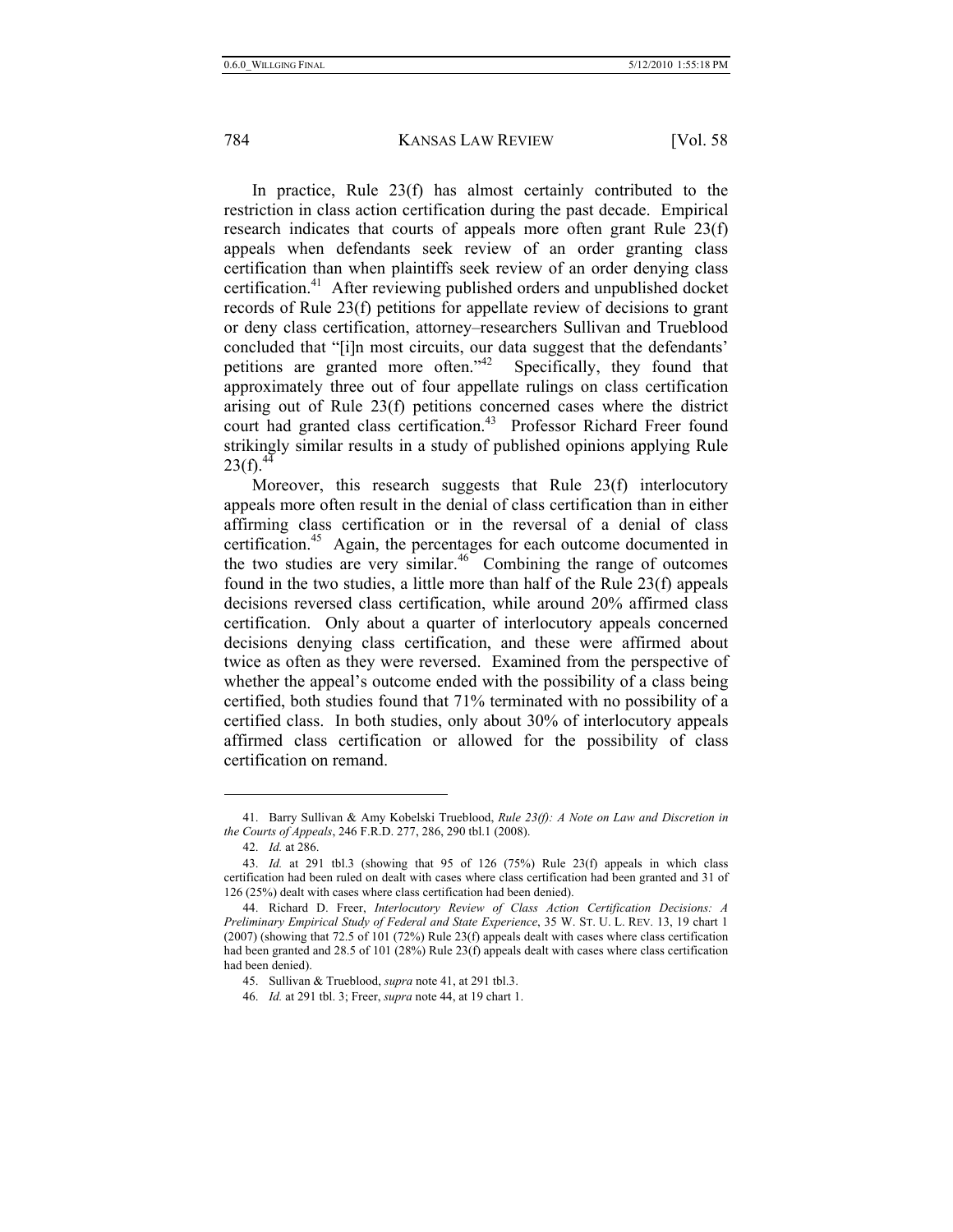In sum, the existing research supports the view that Rule 23(f) has reduced the number of cases proceeding with certified classes.<sup>47</sup> While the impact of Rule 23(f) is separate from that of *Ortiz*, the Rule is a product of case law developed during the same period.<sup>48</sup>

b. Rule 23(c) Revisions

In 2003 the Advisory Committee revised two additional sections of Rule 23, which allowed for more restrictive application of the preconditions for class certification in sections (a) and (b). First, the Committee altered the timing of the certification decision, no longer requiring that a court determine class action status "as soon as practicable" after a case is filed, but instead allowing a court to determine class action status "at an early practicable time" after filing.<sup>49</sup> Second, the Committee deleted language in Rule  $23(c)(1)(C)$  that class certification "may be conditional," stating in its Committee Note that a "court that is not satisfied that the requirements of Rule 23 have been met should refuse certification until they have been met."50 Read together, these provisions raised the standard for certifying a class from an early, conditional ruling to a later, relatively final decision. They expanded the opportunity for parties to engage in discovery prior to moving for class certification and removed any pressure for the court to decide a motion to certify before being informed about, and even ruling on, the merits of the underlying claims. One might reasonably expect that the rules would have the effect of restricting class certification because the presumption that a class would be certified preliminarily on a conditional basis was no longer available.

# c. Manual for Complex Litigation, Third and Fourth

Standards for certifying class actions became more stringent during the period between promulgation of the Manual for Complex Litigation, Third (MCL, 3d) in 1995 and the Manual for Complex Litigation, Fourth (MCL, 4th) in 2004. Reflecting the case law at the time, the former had a pro-aggregation tilt, particularly in the sections dealing with mass torts. For example, the MCL, 3d started the discussion of class actions in mass

-

 <sup>47.</sup> Assuming, that is, that mandamus would be invoked "only in extraordinary cases." *In re*  Rhone-Poulenc Rorer Inc., 51 F.3d 1293, 1294 (7th Cir. 1995).

<sup>48.</sup> *See supra* notes 34–38 and accompanying text.

 <sup>49.</sup> FED. R. CIV. P. 23(c)(1)(A) advisory committee's note.

<sup>50.</sup> FED. R. CIV. P.  $23(c)(1)(C)$  advisory committee's note.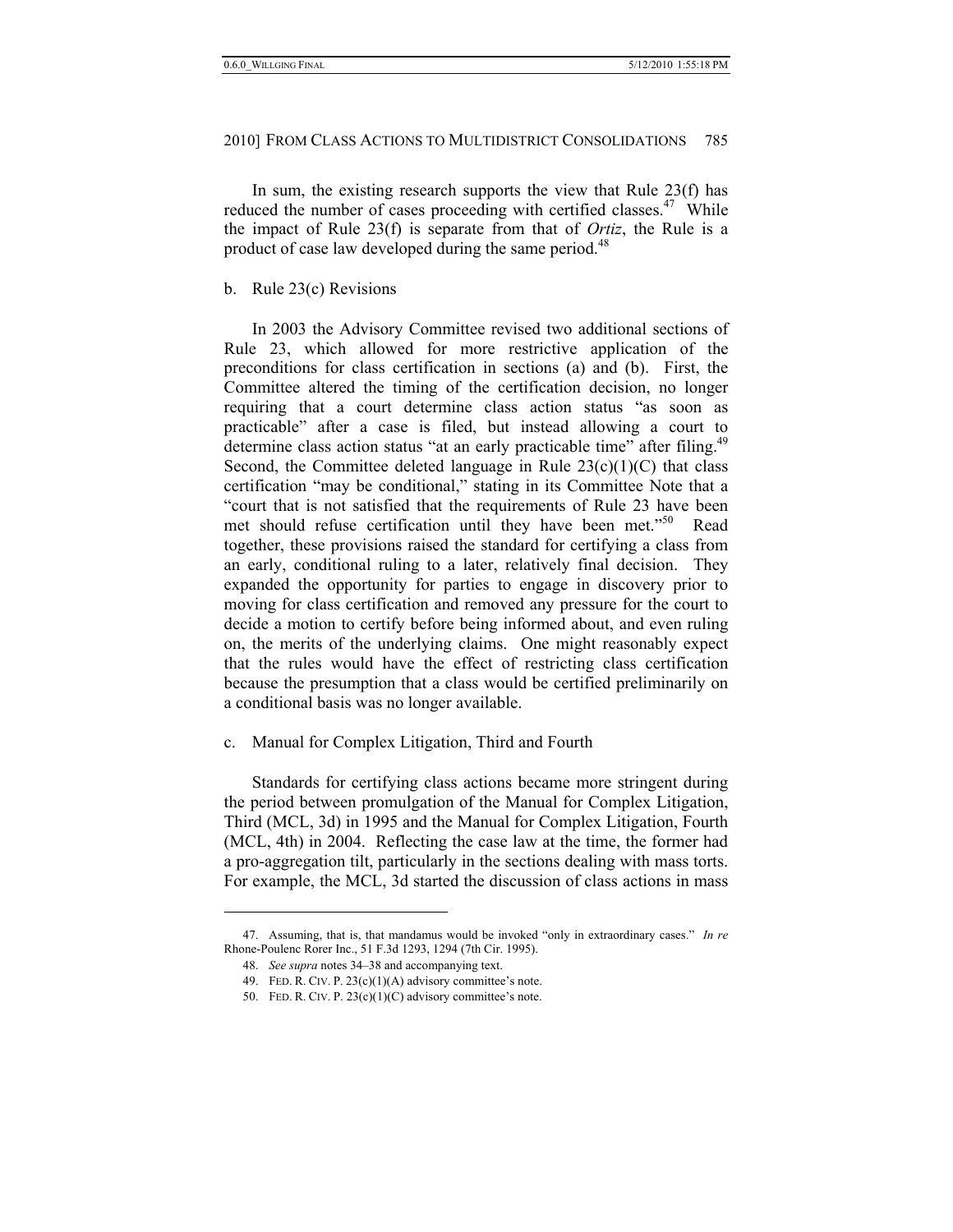tort cases by asserting that, "[d]espite the Advisory Committee's 1966 caveat, courts have increasingly utilized class actions to avoid duplicative litigation in mass tort cases  $\ldots$ .<sup>51</sup> The MCL, 3d went on to cite a host of mass tort "opt-out" cases that had been certified as class actions on both statewide and nationwide bases.<sup>52</sup> The manual also stated "[i]n appropriate cases, common issues of fact or law have been carved out for class certification under Rule  $23(c)(4)(A)$ ."<sup>53</sup>

In contrast, the current MCL, 4th begins its treatment of mass-tort class actions this way:

Federal courts have "ordinarily" disfavored—but not ruled out entirely—using class actions in dispersed mass tort cases. After experimentation with class treatment of some mass torts during the 1980s and 1990s, the courts have greatly restricted its use in mass torts litigation. Mass tort personal injury cases are rarely appropriate for class certification for trial.... Property damage claims may be different . . . .

The MCL, 4th also refers to certification of issues classes under Rule  $23(c)(4)(A)$  in conjunction with nonclass procedures for individual issues, but notes that in recent times, "questions have been raised about the constitutionality, fairness, and usefulness of issues classes in the mass tort context."55

The MCL, 4th's bottom line tracks its opening line: class certification of mass-tort cases is disfavored, but not out of the question. Based on the current guidance to judges and practitioners in mass tort litigation, one would expect that class certification of mass-tort cases would have become rare indeed during the decade between the two most recent versions of the Manual for Complex Litigation.

Scholarly commentary arriving after the 2004 publication of the MCL, 4th supports the conclusion that the certification decision is the key factor in analyzing the direction of class action litigation. Professor Edward Sherman observed that a "number of federal courts have applied increasingly stringent requirements for class certification, particularly for cases arising in multiple states;"<sup>56</sup> referenced "the aversion of many

-

 <sup>51.</sup> MANUAL FOR COMPLEX LITIGATION (THIRD) § 33.262 (1995) (citation omitted).

<sup>52.</sup> *Id.*

<sup>53.</sup> *Id.*

 <sup>54.</sup> MANUAL FOR COMPLEX LITIGATION (FOURTH) § 22.7 (2004) (citations omitted).

<sup>55.</sup> *Id.* § 22.71 (citing Castano v. Am. Tobacco Co., 84 F.3d 734, 748–51 (5th Cir. 1996); *In re* Rhone-Poulenc Rorer Inc., 51 F.3d 1293, 1298–1304 (7th Cir. 1995)).

 <sup>56.</sup> Edward F. Sherman, *The MDL Model for Resolving Complex Litigation if a Class Action is Not Possible*, 82 TUL. L. REV. 2205, 2206 (2008).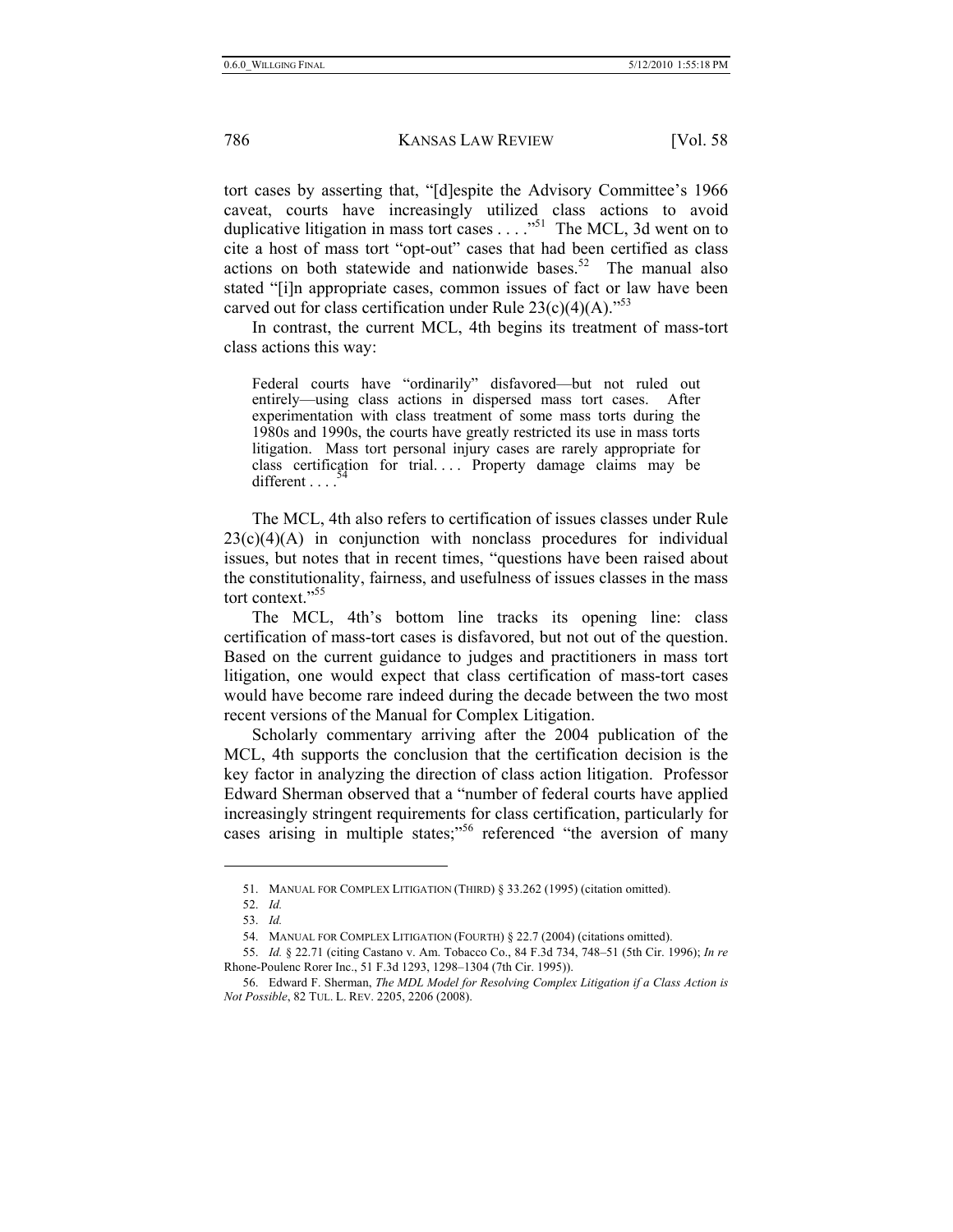federal courts to class certification of multistate class actions<sup> $57$ </sup>; and concluded that, "in most mass tort cases today . . . , class certification is unlikely.<sup>558</sup> Along similar lines, Professor Richard Marcus launched his discussion of maximalist use of MDL procedures by quoting Judge Weinstein to the effect that "'use of the class action device to aggregate claims has become more difficult."<sup>59</sup>

All of the above—cases, commentary, and Rule changes—point in the direction of fewer certified classes. This combination of factors makes it less likely that one could identify an *Ortiz* effect. Instead, *Ortiz* should be understood as part of a larger trend in the class action context—a trend away from certified classes. The next subpart examines the existing empirical studies of class certification. What light can these studies shed on the perceived shift away from class certification and toward MDL aggregation?

# 2. Empirical Research

Empirical research on class certification is quite limited. Until recently, the body of such research related exclusively to class actions in federal courts, which is the subject of this paper. In this section, we discuss four federal studies, one of which dates from the 1970s. It is impossible to infer a post-*Ortiz* trend from four data points, especially when the studies differ in many respects. Moreover, none of the studies focused on mass-tort or PIPL cases. Nonetheless, these studies warrant discussion. Interestingly, the studies point toward more restrictive rulings on class certification over time. One might reasonably expect this based on developing case law, rule changes, and guidance from the Manual for Complex Litigation—discussed above—as well as the Supreme Court decisions in *Amchem* and *Ortiz*. But the paucity of data prevents us from drawing any firm conclusions.

In addition to the following discussion, the four studies are summarized in appended Table  $3.6\sigma$  We also discuss two studies of state class action activity; one from California<sup>61</sup> (California Study) and one

<sup>57.</sup> *Id.* at 2207.

<sup>58.</sup> *Id.* at 2208.

 <sup>59.</sup> Richard L. Marcus, *Cure-All for an Era of Dispersed Litigation? Toward a Maximalist Use of the Multidistrict Litigation Panel's Transfer Power*, 82 TUL. L. REV. 2245, 2249 (2008) (quoting *In re* Zyprexa Prods. Liab. Litig., 238 F.R.D. 539, 542 (E.D.N.Y. 2006)).

<sup>60.</sup> *See infra* appended Table 3.

 <sup>61.</sup> HILARY HEHMAN, JUDICIAL COUNCIL OF CAL., CLASS CERTIFICATION IN CALIFORNIA: SECOND INTERIM REPORT FROM THE STUDY OF CALIFORNIA CLASS ACTION LITIGATION (2010), available at http://www.courtinfo.ca.gov/reference/documents/classaction-certification.pdf.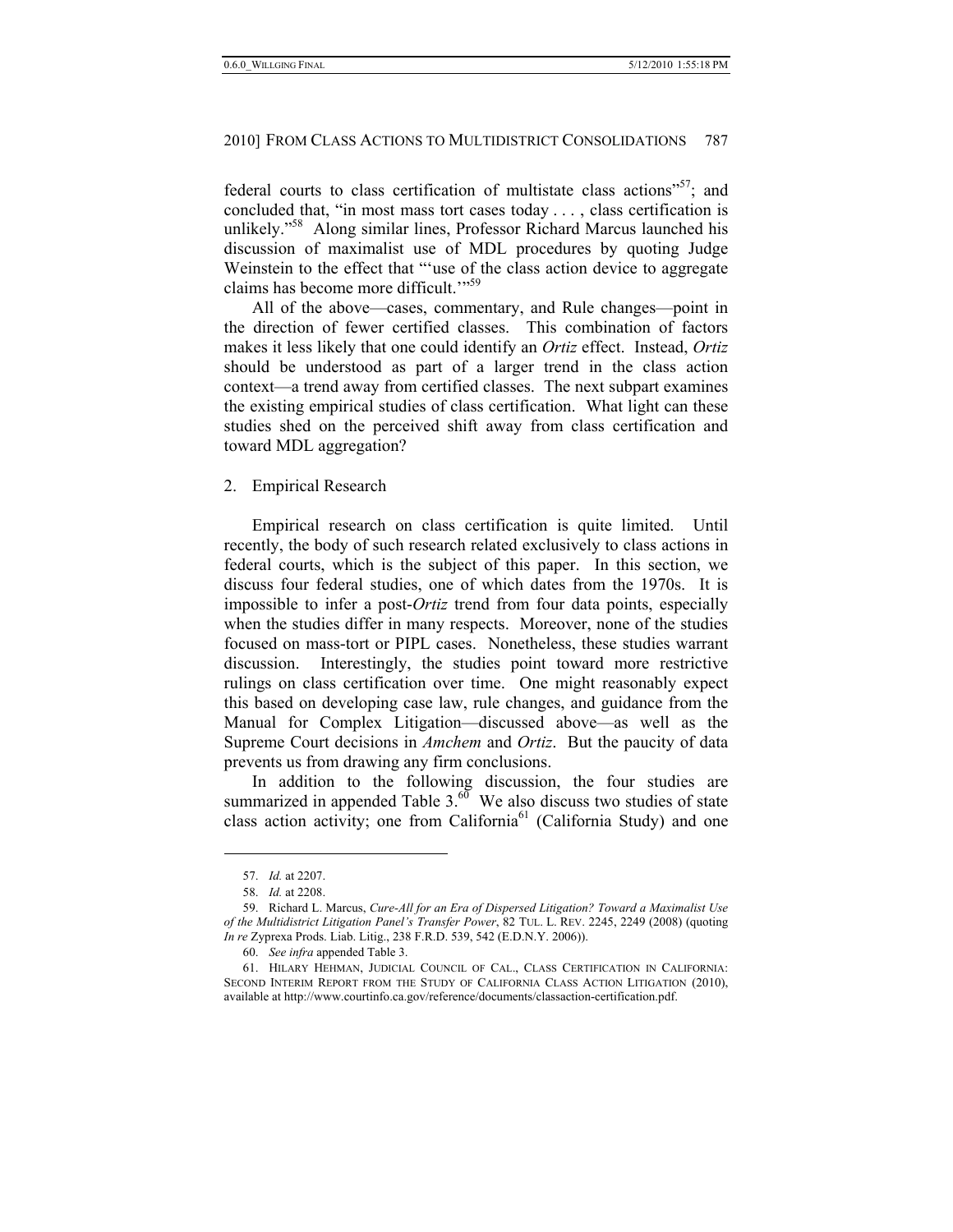from Oklahoma.<sup>62</sup> While not directly related to the shift in federal aggregate litigation, the California study suggests that state class certification activity may have followed a similar path to that observed in the federal courts—that is, more restrictive rulings in recent years. Likewise, Oklahoma state courts have experienced a decline in motions and class certifications since CAFA's effective date of February 2005.

The first study to examine the rate of class certification was conducted by the 1974 staff of the *Georgetown Law Journal* at the request of the Senate Commerce Committee, following the 1966 adoption of Rule  $23(b)(3)$ .<sup>63</sup> The study included "a comprehensive examination of all class actions filed in the United States District Court for the District of Columbia between July 1, 1966 and December 31, 1972."64 Roughly two decades later, the FJC studied class actions terminated between July 1, 1992 and June 30, 1994 in four federal district courts with substantial class action activity: the Eastern District of Pennsylvania, the Northern District of California, the Northern District of Illinois, and the Southern District of Florida (1996 FJC).<sup>65</sup> That study encompassed all cases filed or litigated as class actions in those districts during the study period. Nine years later, the FJC conducted a national case-based survey of attorneys in closed class action cases, using a database constructed by examining electronic docket records in all civil cases filed during the study period for evidence of class action activity (2005 FJC). This study generated responses from a representative national sample of attorneys involved in class action terminations between July 1999 and December  $2002.^{66}$  These three studies (1974 Georgetown, 1996 FJC, and 2005 FJC) did not limit their analysis to certain kinds of class actions. The ongoing CAFA study, discussed above, divides class action cases broadly into federal-question and diversity class actions  $(2009 \text{ FJC})$ .<sup>67</sup> In what follows, we limit the discussion of that study to the diversity cases.

 <sup>62.</sup> Stephen S. Gensler, *The Other Side of the CAFA Effect: An Empirical Analysis of Class Action Activity in the Oklahoma State Courts*, 58 U. KAN. L. REV. 809 (2010).

 <sup>63.</sup> Note, *The Rule 23(b)(3) Class Action: An Empirical Study*, 62 GEO. L.J. 1123, 1123 (1974) [hereinafter 1974 Georgetown].

<sup>64.</sup> *Id.* at 1126–27.

 <sup>65.</sup> THOMAS E. WILLGING, LAURAL L. HOOPER, & ROBERT J. NIEMIC, FED. JUDICIAL CTR., EMPIRICAL STUDY OF CLASS ACTIONS IN FOUR FEDERAL DISTRICT COURTS (1996) [hereinafter WILLGING ET AL., 1996 FJC]; *see also* Thomas E. Willging et al., *An Empirical Analysis of Rule 23 to Address the Rulemaking Challenges*, 71 N.Y.U. L. REV. 74, 82 (1996) [hereinafter Willging et al., *Empirical Analysis*].

 <sup>66.</sup> WILLGING & WHEATMAN, EMPIRICAL EXAMINATION, *supra* note 29, at 6; *see also* Willging & Wheatman, *Attorney Choice*, *supra* note 29, at 601.

 <sup>67.</sup> Emery G. Lee III & Thomas E. Willging, Fed. Judicial Ctr., *Impact of the Class Action*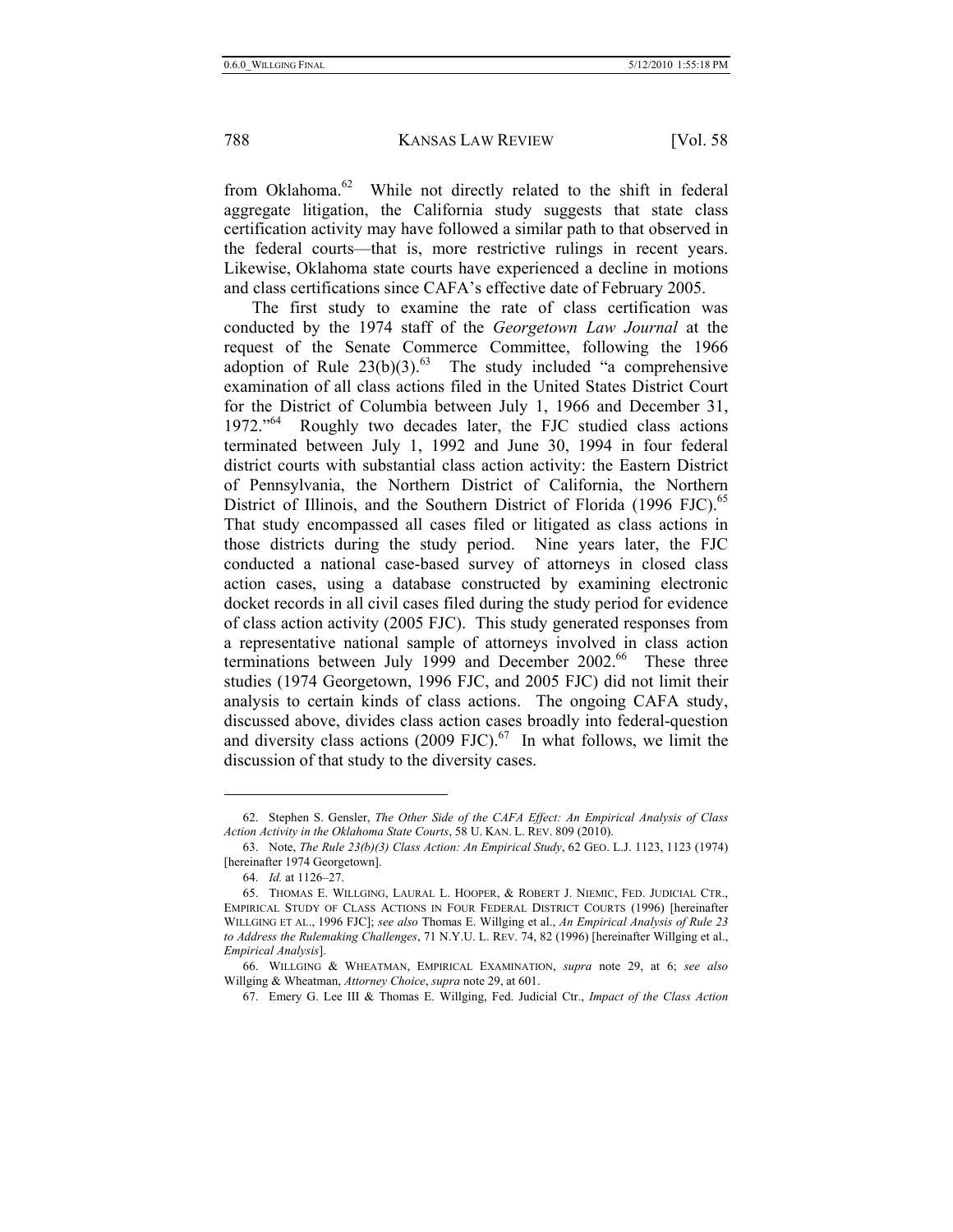# a. Motions to Certify

For a class certification ruling to exist, of course, counsel representing the putative class must, ordinarily, first file a motion to certify the class. The percentages of cases in which motions were filed in the four studies ranges a great deal, from 70% of the cases in the 1996 FJC study<sup>68</sup> to just 24% in the 2009 CAFA study.<sup>69</sup> The 1974 Georgetown study found that motions to certify were filed in 51% of the cases studied.<sup>70</sup> The 2005 FJC study did not ask directly about the filing of motions to certify, but instead asked attorneys to report court action on class certification; 43% reported court action on a motion, but the percentage of cases in which a motion was actually filed is likely higher.<sup>71</sup> The California study found that "not only was the filing of motions for class certification relatively infrequent overall, but the data also show a consistent decrease in the yearly rate of these motions over the study period, declining sharply from 2000 to  $2005.^{172}$  The percentage of cases with certification motions ranged from over 25% in 2000 to just over  $5\%$  in 2005.<sup>73</sup> The Oklahoma study found a notable, but less steep, decline in certification motions, from 52% of all cases filed as class actions between January 1, 2001 and February 17, 2005 to 33% of such cases filed between February 18, 2005 and December 31, 2008.74

These findings indicate that in a substantial portion of cases raising class allegations, no motion to certify the alleged class is ever filed. In the most recent federal study, no motion to certify was filed in three quarters of the putative class actions. Even at the high end, in the 1996 FJC study, no motion to certify was filed in 30% of cases. Rule  $23(c)(1)(A)$ , as amended in  $2003$ , <sup>75</sup> permits counsel to wait for an "early"

*Fairness Act on the Federal Courts: Preliminary Findings from Phase Two's Pre-CAFA Sample of Diversity Class Actions*, 256 F.R.D. 214, 214 (2009).

 <sup>68.</sup> Of the 407 cases, 286 (70%) had at least one motion to certify a class. WILLGING ET AL., 1996 FJC, *supra* note 65, at 26; *see also* Willging et al., *Empirical Analysis*, *supra* note 65, at 101.

 <sup>69.</sup> This is the percentage of all cases in the sample that had one or more motions to certify a class. Lee & Willging, *supra* note 67, at 219 tbl.4.

 <sup>70.</sup> Of the 81 terminated cases, 41 (51%) included a motion for or against class certification, 15 of which were filed by a defendant. 1974 Georgetown, *supra* note 63, at 1142–43.

 <sup>71.</sup> This is the percentage of all attorneys who reported court action on class certification; of the 57% with no action reported, there may or may not have been a motion to certify. WILLGING  $\&$ WHEATMAN, EMPIRICAL EXAMINATION, *supra* note 29, at 47; Willging & Wheatman, *Attorney Choice*, *supra* note 29, at 645.

 <sup>72.</sup> HEHMAN, *supra* note 61, at 9 fig.2.

<sup>73.</sup> *Id.*

 <sup>74.</sup> Gensler, *supra* note 62, at 838 tbl. 3.

<sup>75.</sup> *See supra* note 50 and accompanying text.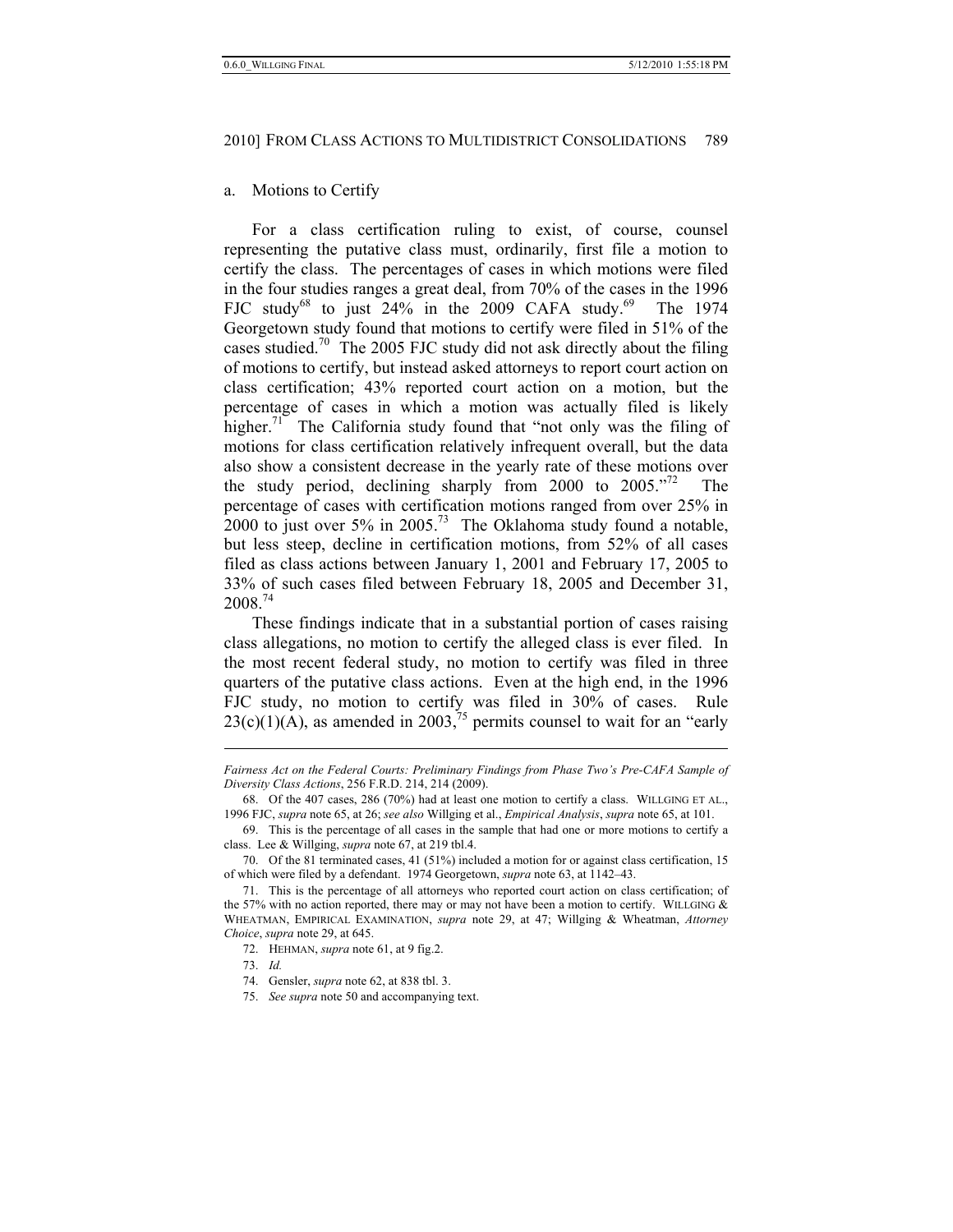1

790 KANSAS LAW REVIEW [Vol. 58

practicable time" before filing such a motion, and the California rule calls for the filing of a motion for certification ""when practicable."<sup> $/6$ </sup> The federal rule change likely delays the filing of certification motions and thus makes the filing of any such motion less likely, overall. The California rule seems even more likely to tolerate delaying or not filing a motion to certify.

b. Rulings on Motions

All four federal studies found that when a judge ruled on a motion to certify, the most likely ruling was to grant the motion.<sup>77</sup> The CAFA study found that the grant rate was  $63\%$ ,<sup>78</sup>, the 2005 FJC study  $56\%$ ,<sup>79</sup>, the 1996 FJC study  $67\%$ ,  $80$  and the 1974 Georgetown study  $66\%$ . <sup>81</sup> These grant rates, combined with fewer motions to certify filed in later studies, have resulted in very different percentages of cases filed with class allegations that eventuate in a certified class. The 1974 Georgetown study, which had motions in about half the cases and a high grant rate, found that  $27\%$  of the cases filed as class actions saw a class certified.<sup>82</sup> The 1996 FJC study, with motions filed in most cases and a relatively high grant rate, found that 37% of putative class actions resulted in a certified class. $83$  The 2005 FJC study, with motions activity in fewer cases, compared to earlier studies, and the lowest of the four grant rates, found that 24% of putative class actions resulted in a certified class.<sup>8</sup>

 <sup>76.</sup> HEHMAN, *supra* note 61, at 4 (citing CAL. R. OF CT. 3.764).

 <sup>77.</sup> These percentages do not include cases in which there was no ruling on a motion to certify a class. In a sizeable number of cases courts take no action on class certification before the case is resolved. *See, e.g.*, WILLGING & WHEATMAN, EMPIRICAL EXAMINATION, *supra* note 29, at 35 tbl.9 (showing that 163 of 283 cases (58%), many of which had no motion to certify, had no action taken on class certification).

 <sup>78.</sup> This is the percentage of all rulings on motions to certify a class, excluding orders deferring a ruling or finding the motion to be moot. Lee & Willging, *supra* note 67, at 224 tbl.9.

 <sup>79.</sup> This is the percentage of the 43% of attorneys who reported court action on class certification: 56 percent of the rulings were to certify a class. WILLGING & WHEATMAN, EMPIRICAL EXAMINATION, *supra* note 29, at 47; Willging & Wheatman, *Attorney Choice*, *supra* note 29, at 645.

 <sup>80.</sup> Of the 228 cases with at least one motion to certify a class and a ruling on class certification, 152 (67%) were certified. WILLGING ET AL., 1996 FJC, *supra* note 65, at 26–27; *see also* Willging et al., *Empirical Analysis*, *supra* note 65, at 101.

 <sup>81.</sup> Of the 41 terminated cases that included a decision on a motion or a sua sponte ruling for or against class certification, 27 (66%) were certified and 14 (34%) denied certification. 1974 Georgetown, *supra* note 63, at 1142–43 & n.114.

<sup>82.</sup> *Id.* at 1137 (reporting class relief in 21 of 81 cases).

 <sup>83.</sup> WILLGING ET AL., 1996 FJC, *supra* note 65, at 7.

 <sup>84.</sup> Of 486 cases, 119 (24%) were certified. WILLGING & WHEATMAN, EMPIRICAL EXAMINATION, *supra* note 29, at 50 tbl.19. For diversity cases, 22% of the non-remanded cases were certified. *Id.* at 35 tbl.9.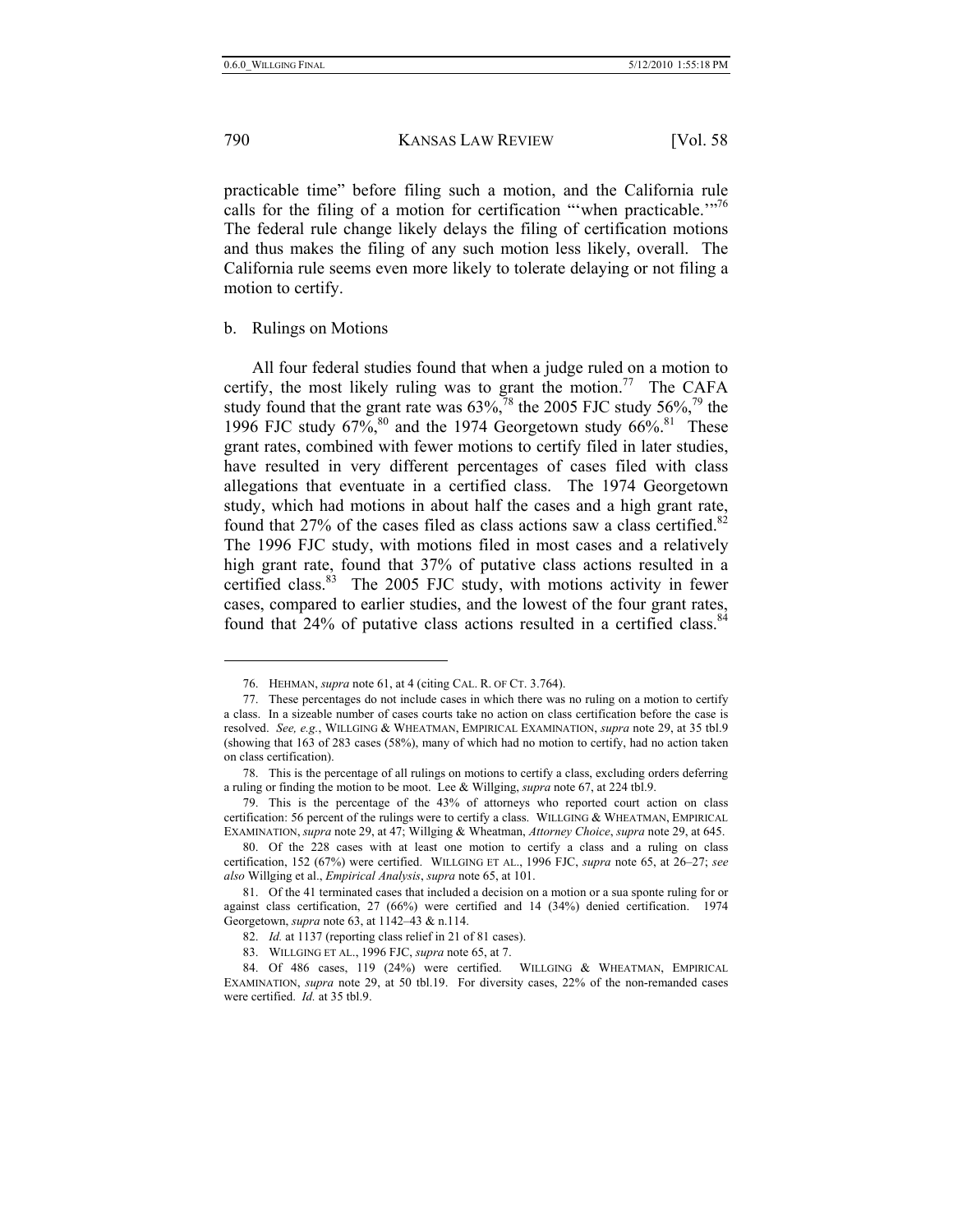The CAFA study, with motions to certify filed in only about a quarter of cases, found that only 13% of cases filed as class actions resulted in a certified class of some type.<sup>85</sup>

The California study found that 44% of motions for certification were granted and that the overall rate of class certification was  $12.8\%$ .<sup>86</sup> In Oklahoma, the grant rates were 58% between January 2001 and February 2005 and 41–48% from February 2005 through December 2008.87

#### c. Certification for Litigation or Settlement

Historically, courts certified class actions without restriction. Commentators now often refer to such cases as "litigation classes" to distinguish them from classes certified for settlement purposes only (settlement classes). Prior to the 2003 amendments to Rule 23, which allowed judges and litigants more flexibility in the timing of the certification decision,<sup>88</sup> the Manual for Complex Litigation cautioned judges against certifying settlement classes. For example, the Manual for Complex Litigation, Second, published in 1985, stated that "courts have permitted, with great caution, the use of 'settlement classes."<sup>89</sup> In contrast, the current Manual for Complex Litigation, Fourth, published in 2004, states that "[s]ettlement classes . . . can provide significant benefits to class members and enable the defendants to achieve final resolution of multiple suits."<sup>90</sup> The changes in the Rules and the Manual for Complex Litigation open the door for more settlement-class certifications.

Each of the federal empirical studies found a lower percentage of litigation classes and a higher percentage of settlement classes than its predecessor. The 1974 Georgetown study found that 89% of the classes certified were litigation classes.<sup>91</sup> The 1996 FJC study found that 61% of certified classes were litigation classes.<sup>92</sup> The 2005 FJC study found that

 <sup>85.</sup> This is the percentage of the 161 nonremanded cases in the study, excluding all cases in which the court remanded the case to a state court. Lee & Willging, *supra* note 67, at 224 tbl.9. If all 231 cases in the sample are included, only 9% were certified as class actions. *Id.* 

 <sup>86.</sup> HEHMAN, *supra* note 61, at 8, 10 tbl.5.

 <sup>87.</sup> Gensler, *supra* note 62, at 839 & n.121.

<sup>88.</sup> *See supra* notes 49–50 and accompanying text.

 <sup>89.</sup> MANUAL FOR COMPLEX LITIGATION (SECOND) §30.45 (1985) (citations omitted).

 <sup>90.</sup> MANUAL FOR COMPLEX LITIGATION (FOURTH) § 21.612 (2004). The Manual also cautions judges that "[c]lass actions certified solely for settlement, particularly early in the case, sometimes make meaningful judicial review more difficult and more important." *Id.*

 <sup>91. 1974</sup> Georgetown, *supra* note 63, at 1142–43. Including 5 cases without formal motions yields 24 litigation classes and 3 settlement classes. *Id.* at 1142 n.114.

 <sup>92.</sup> WILLGING ET AL., 1996 FJC, *supra* note 65, at 26 (finding 93 of 152 cases (61%) certified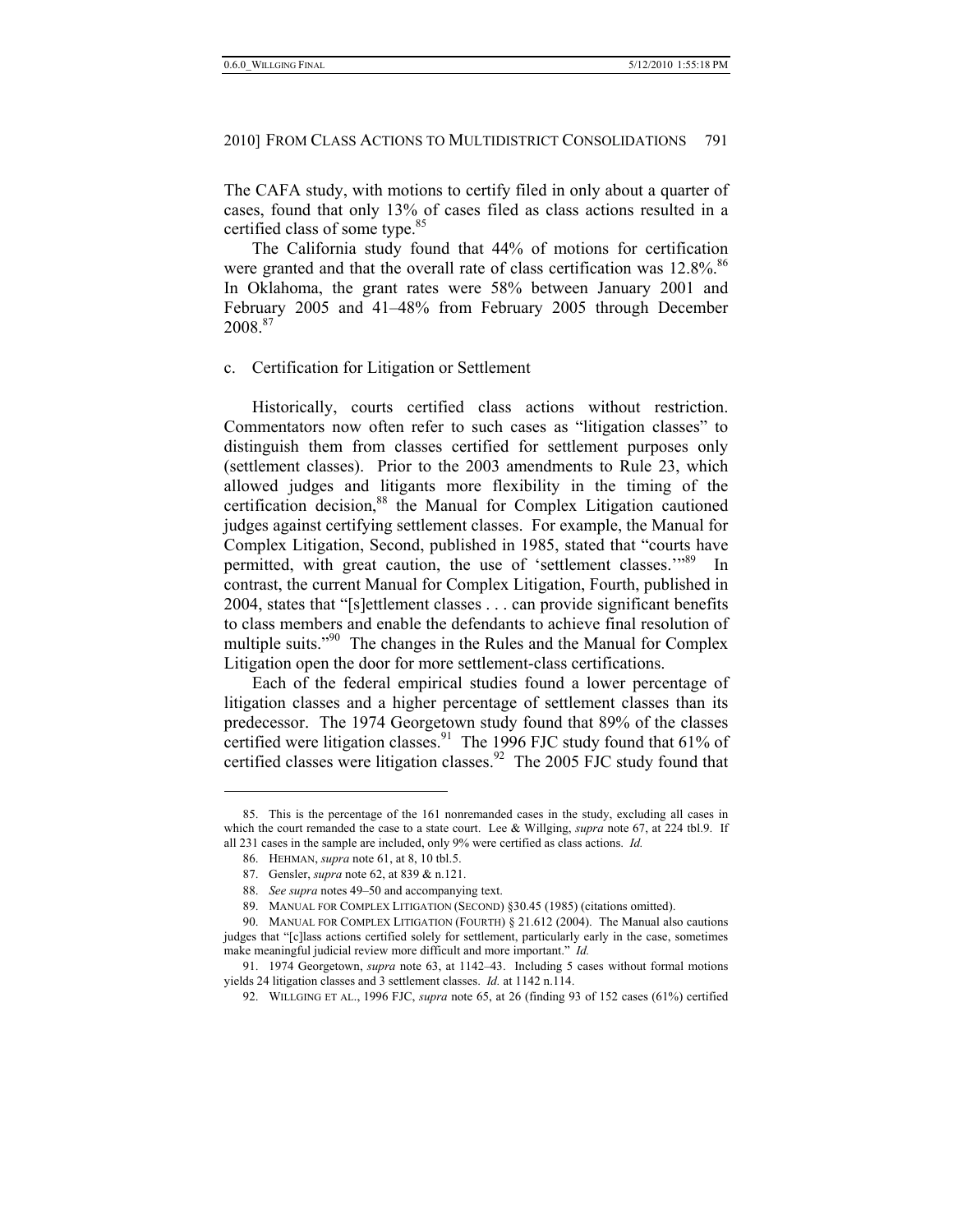$42\%$  of certified classes were litigation classes.<sup>93</sup> The CAFA study found that  $20\%$  of certified classes were litigation classes. <sup>94</sup> The California study found that 22% of classes certified between 2000 and 2005 were certified as a result of a contested motion.<sup>95</sup> In Oklahoma, 54% of the pre-CAFA certifications were litigation classes, and that percentage remained relatively constant at 53% after CAFA (but with a much smaller number of certified classes). <sup>96</sup> Although these findings, by themselves, do not establish a trend, they do seem to indicate that the litigation class, once the norm, has become relatively uncommon in federal courts as well as in California and Oklahoma.

When complete, the CAFA study will shed additional light on these issues. To date, we have collected data on 669 terminated class actions based on diversity jurisdiction that were initiated in federal court in the period February 2003–February 2007. A relatively large percentage of the sampled diversity cases remains pending, as of the last update (about 20% of the post CAFA cases). But a preliminary analysis is possible, with respect to class settlement rates in general and personal injury cases in particular. To date, none of the diversity class actions in the sample has terminated by trial; the nontrial class actions include, needless to say, any case in which a litigation class has been certified. That may change as additional cases terminate. But as of this writing, the result in every terminated case with a certified class has been class settlement.<sup>97</sup>

#### d. Personal-Injury Class Actions

Does it matter whether the case ending in a class settlement raised personal-injury claims? The CAFA study includes information categorizing every state-law claim raised in the complaints in sampled cases, permitting us to identify cases raising one or more personal-injury claims. Slightly more than one in eight (ninety-seven cases, or 14.5%) of the terminated diversity class actions raised one or more state-law claim classified as "tort personal injury" (a somewhat broader category than mass torts or products liability). Interestingly, the class settlement rate

unconditionally); *see also* Willging et al., *Empirical Analysis*, *supra* note 65, at 101.

 <sup>93.</sup> WILLGING & WHEATMAN, EMPIRICAL EXAMINATION, *supra* note 29, at 48 tbl.18 (reporting 52 of 125 (42%) cases certified for trial and litigation); *see also* Willging & Wheatman, *Attorney Choice*, *supra* note 29, at 647 tbl.20 (same).

 <sup>94.</sup> Lee & Willging, *supra* note 67, at 224.

 <sup>95.</sup> HEHMAN, *supra* note 61, at 11 tbl.6.

 <sup>96.</sup> Gensler, *supra* note 62, at 842 tbl. 6.

 <sup>97.</sup> Lee & Willging, *supra* note 67, at 227 ("Every case in which a motion to certify was granted, unconditionally or for settlement purposes, resulted in a class settlement.").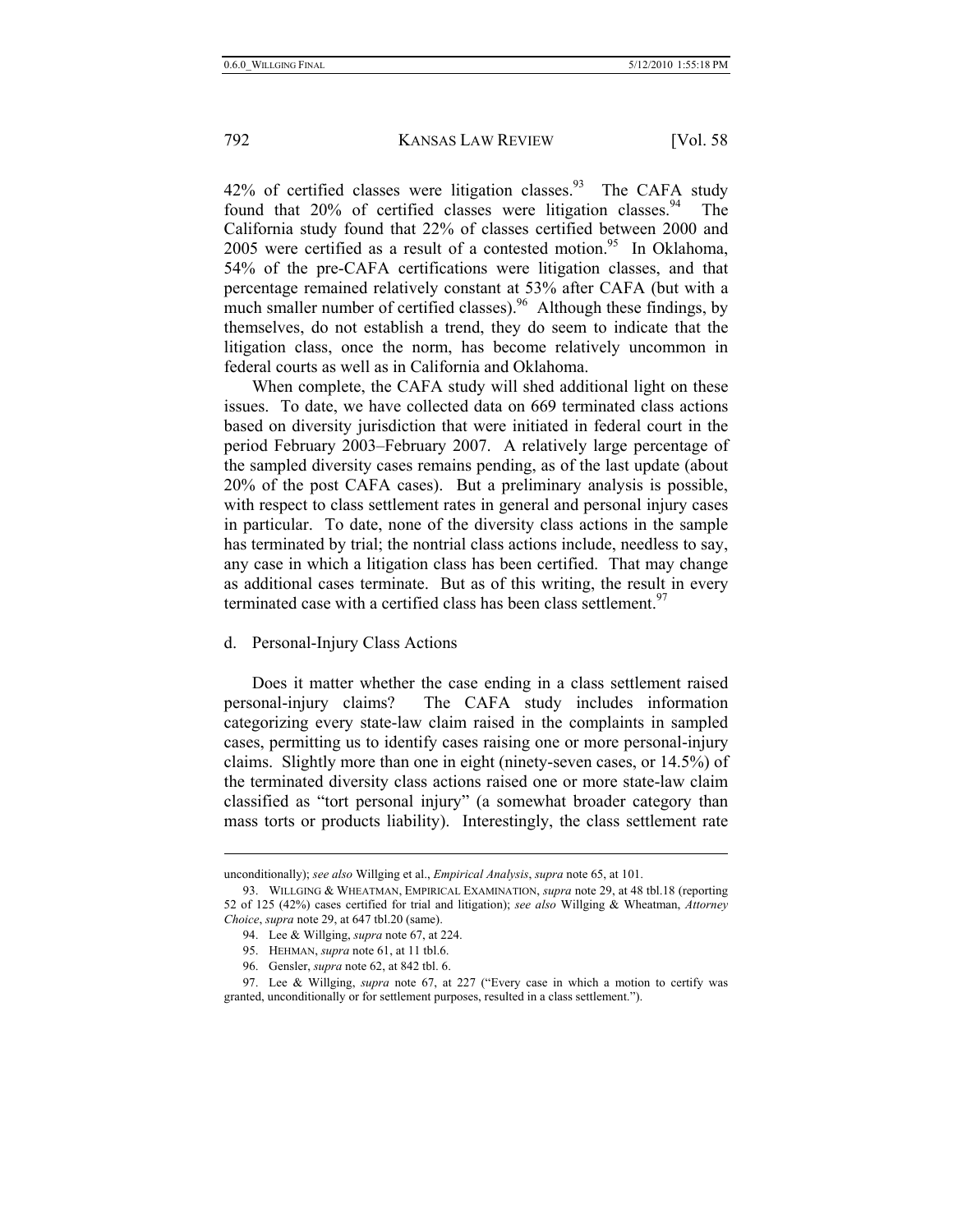for terminated cases raising one or more personal-injury claims and those not raising such a claim is *identical*—10.3%. Ten of 97 terminated class actions raising one or more state-law personal-injury claims resulted in a class settlement. Fifty-nine of 572 terminated class actions not raising a state-law personal-injury claim resulted in a class settlement. This finding is preliminary and is likely to change when all cases in the sample have terminated. It suggests, however, that class settlement is not necessarily a less likely outcome of class actions raising personal-injury claims, compared with other diversity class actions—even in the post-*Amchem*, post-*Ortiz* era.

In sum, the existing empirical evidence is consistent with the thesis that class certification has become less likely in the post-*Ortiz* period. Moreover, the settlement class—at issue in both *Amchem* and *Ortiz* appears to have displaced the litigation class as the dominant form of class certification. Interestingly, the most recent evidence suggests that cases raising state-law personal-injury claims have not fared differently when compared with cases raising other kinds of claims. Any trends that do exist in class certification and settlement rates, in other words, may not be limited to personal-injury or mass-tort cases.

# III. MDL AGGREGATION

-

In this Part we address the increasing importance of MDL aggregation in the mass-torts and PIPL area. $98$  Although the original proponents of the MDL process included products-liability cases on their list of case types in which "massive filings of multidistrict litigation are reasonably certain to occur,"99 MDL consolidation of large numbers of products-liability cases into mammoth MDL proceedings is a more recent phenomenon. Prior to 1990, for example, the Judicial Panel on Multidistrict Litigation (JPML) ordered the consolidation of only six products-liability MDL proceedings. Those consolidations accounted for just 27% of the twenty-two products-liability proceedings that the JPML considered during its first twenty-one years of existence.<sup>100</sup> Up until

<sup>98.</sup> *See generally* Symposium, *The Problem of Multidistrict Litigation*, 82 TUL. L. REV. 2199 (2008); *see also* DAVID F. HERR, MULTIDISTRICT LITIGATION MANUAL: PRACTICE BEFORE THE JUDICIAL PANEL ON MULTIDISTRICT LITIGATION (2006); Robert A. Cahn, *A Look at the Judicial Panel on Multidistrict Litigation*, 72 F.R.D. 211 (1976–77).

 <sup>99.</sup> H.R. REP. NO. 90-1130 (1968), *reprinted in* 1968 U.S.C.C.A.N. 1898, 1900 (Statement of the Coordinating Committee for Multiple Litigation of the U. S. District Courts).

 <sup>100.</sup> This section analyzes data provided to the FJC by the clerk's office at the JPML. The databases analyzed contain records for MDL proceedings and records for cases in the federal courts that the JPML has considered making part of an MDL proceeding. We use the term "case" to distinguish these actions from "proceedings," the term we use to identify MDL consolidations. As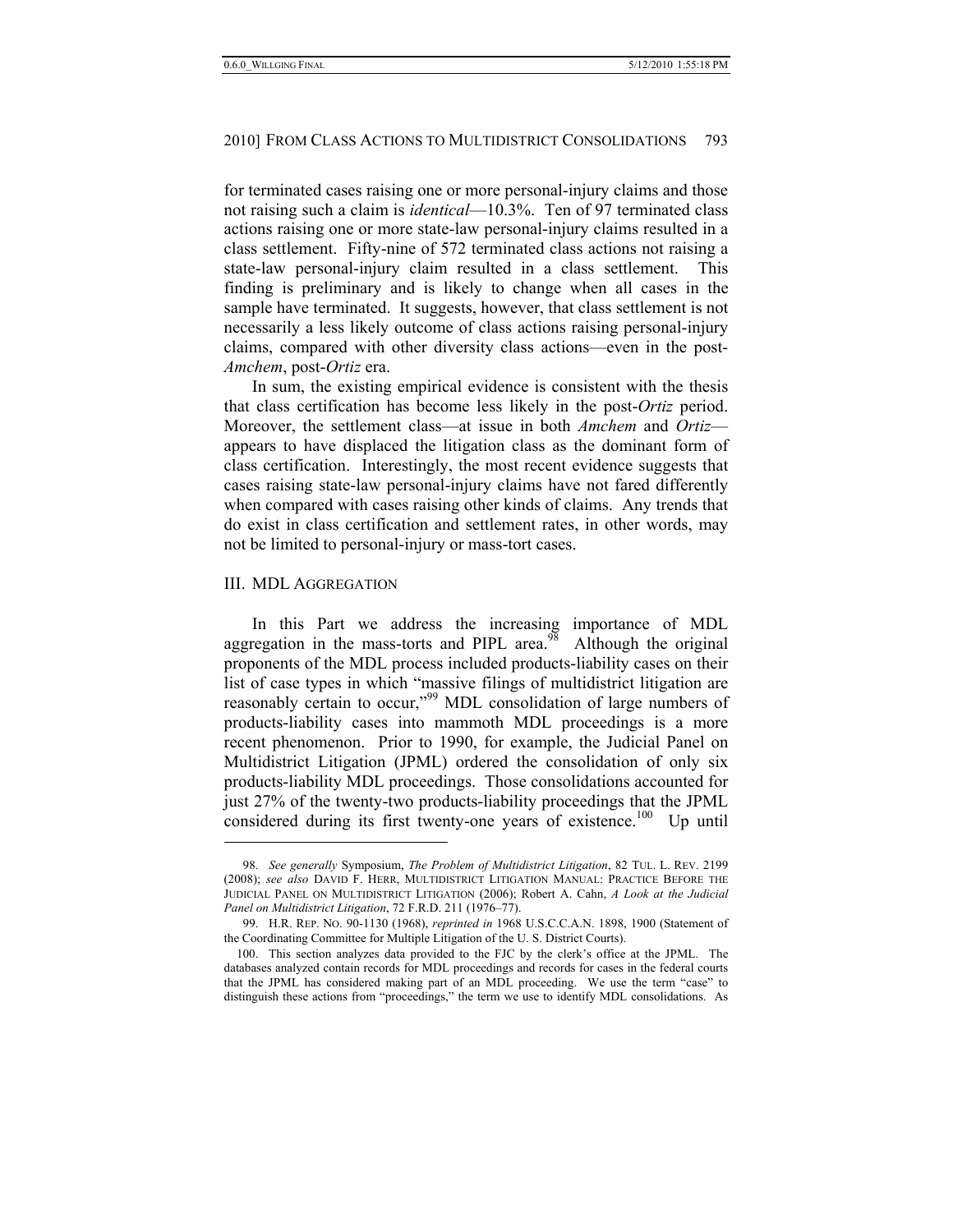1990, in other words, the JPML considered about one products liability proceeding *per year*, on average, and declined to order consolidation of the overwhelming majority of those it did consider.

It is the more recent development of mammoth MDL proceedings that has spurred discussion of a *shift* toward MDL aggregation. In fact, some commentators have concluded that the "preferred way of handling mass tort lawsuits in the federal courts has been for the [JPML] to transfer and consolidate the cases in a single district court."<sup>101</sup> In the nineteen years between the beginning of 1990 and the end of 2008, the JPML ordered consolidation of 112 products-liability MDL proceedings. During that period, the JPML considered at least 154 such proceedings, for a grant rate of 73%. In short, the JPML has become much more likely to order consolidation of products-liability proceedings—almost three times as likely to consolidate—at the same time as the number of products-liability proceedings has increased. From 1990 through 2008, the JPML considered eight products-liability proceedings per year, on average.

But to be clear, MDL aggregation is not *exactly* an alternative to class action aggregation of claims. Cases consolidated in an MDL proceeding may, and often do, raise class allegations, and an MDL proceeding can very well result in a class settlement, as discussed below. Moreover, the JPML has expressed a strong preference for ordering the consolidation of proceedings where the potential transferee cases raise class allegations: "a potential for conflicting and overlapping class actions presents one of the strongest reasons for transferring such related actions to a single district for coordinated or consolidated pretrial proceedings."<sup>102</sup> Whether the presence of a class allegation actually increases the likelihood of an MDL consolidation is an interesting question for further empirical investigation.

This Part will proceed in a somewhat backwards fashion. First, we will discuss MDL cases, with the purpose of establishing the mammoth size of a few of these MDL proceedings and of documenting the proportion of products-liability cases these few proceedings constitute. Then, we turn to the proceedings themselves and the issues they raise.

of the end of 2008, for example, there were 28,360 JPML case dispositions in MDL 926 (*In re Silicon Gel Breast Implants Products Liability Litigation*), a single MDL proceeding.

 <sup>101.</sup> Silver & Miller, *supra* note 9, at 3.

<sup>102.</sup> *In re* Plumbing Fixtures, 308 F. Supp. 242, 244 (J.P.M.L. 1970) (rejecting argument that putative transferor court should decide class certification question), *cited in* DAVID F. HERR, MULTIDISTRICT LITIGATION MANUAL § 5:24 (2007); *see also* HERR, *supra*, § 5:24 n.1 (noting a string of decisions of the Judicial Panel between 1968 and 2006 standing for the same proposition).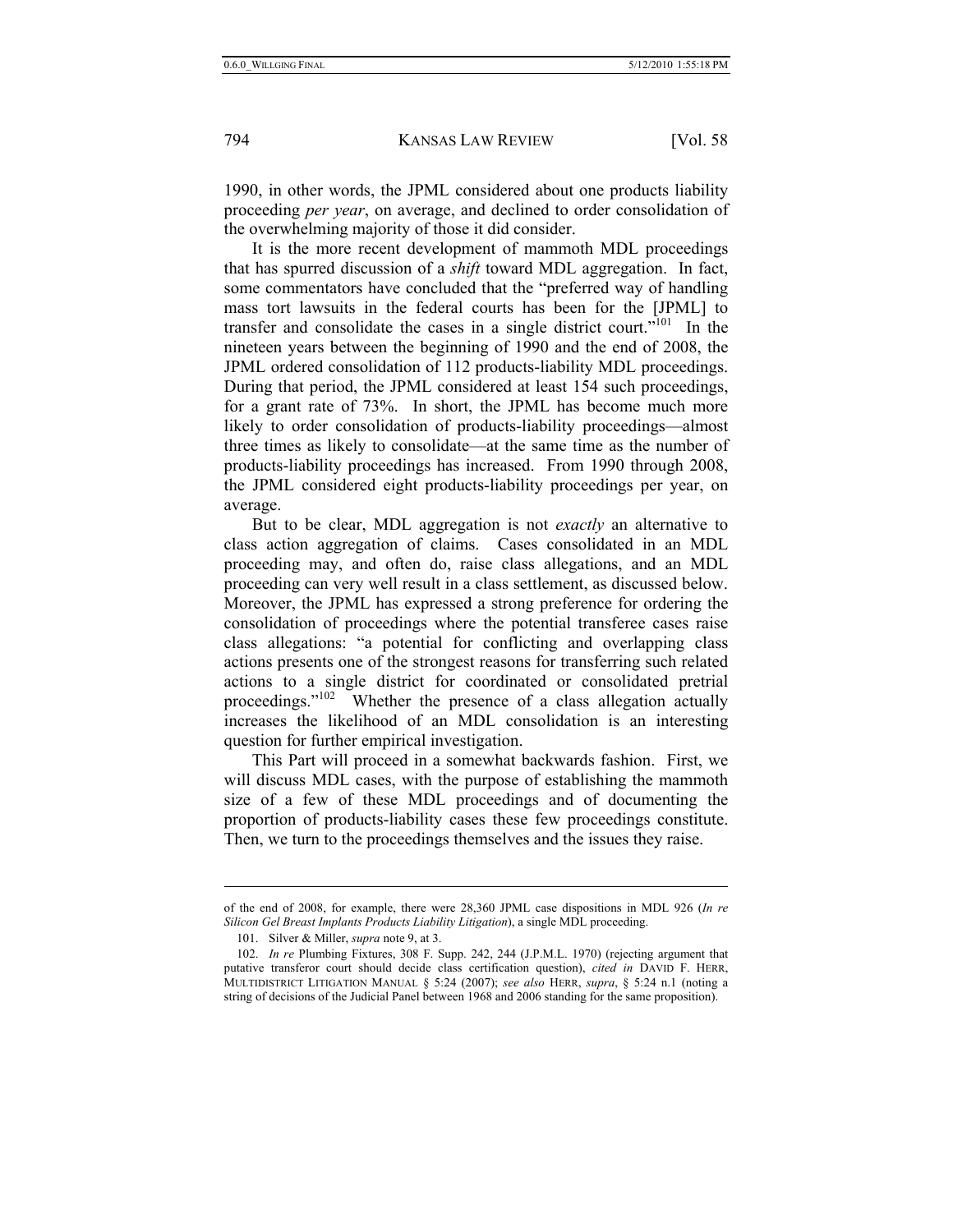1

# 2010] FROM CLASS ACTIONS TO MULTIDISTRICT CONSOLIDATIONS 795

# *A. Products-Liability MDL Cases*

Figure 2 displays the total number of JPML case dispositions in nonasbestos products-liability (NAPL) cases,  $1991-2008$ .<sup>103</sup> By "disposition," we refer to the JPML's decision whether to make a case a part of a new or ongoing MDL proceeding. The figure includes case dispositions that did not result in the case being consolidated into an MDL proceeding. This is a relatively minor point, however, because 95.5% of all JPML dispositions in NAPL cases resulted in the case becoming part of an MDL proceeding. At minimum, to be included in the figure, a case had to be similar enough to other cases for the JPML to consider consolidating it with at least some other cases in an MDL proceeding.

The number of NAPL MDL case dispositions represented in Figure 2, as with PIPL filings in Figure 1, fluctuates a great deal from year to year. The line spikes in 1995, breaking through the 10,000-cases mark for the first time. It is worth emphasizing that point—in 1995, the JPML disposed of more than 10,000 NAPL cases. The line in Figure 2 ebbs after 1997–98 but spikes again in 2004, breaking through the 20,000 cases mark. In other words, the JPML disposed of more than 20,000 NAPL cases in 2004. The year 2004 saw a massive influx of NAPL filings and a correspondingly high number of MDL dispositions of NAPL cases. The line then fluctuates—remaining, however, at relatively high levels. In 2008, the number of MDL case dispositions in NAPL cases was greater than in each year prior to 2004, except 1995.

 <sup>103.</sup> This figure and Table 1 present data provided to the FJC by the clerk's office at the JPML. *See also* note 100. The JPML automated its records in 1992; the Cases database is incomplete prior to that date. The data point for 1991 probably understates the number of NAPL cases disposed of in that year and should be interpreted with caution.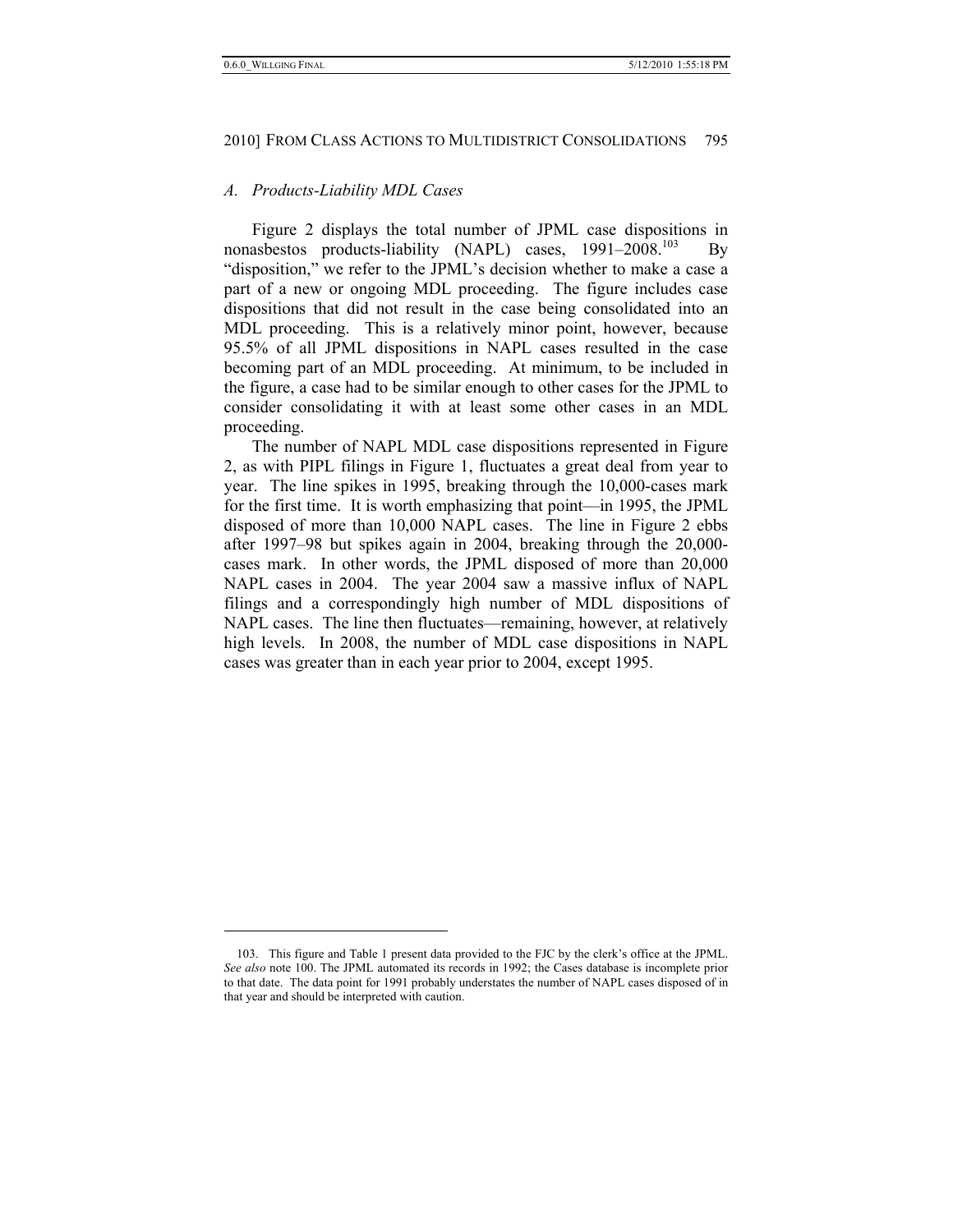

Table 1 lists the three largest MDL proceedings in every year, 1992– 2008, in terms of case dispositions, as well as the overall number of NAPL case dispositions per year. A quick look at the table indicates that Figure 2 can be broken into two distinct periods. In the period 1992–98, the line is driven overwhelmingly by one massive MDL proceeding: MDL 926 (*In re Silicone Gel Breast Implants Products Liability Litigation*). In these seven years, MDL 926 cases represented 71.9% of all NAPL MDL cases disposed of by the JPML (28,082 out of 39,062 total NAPL cases). The peak observed in 1995 in Figure 2, as well as the shoulders in 1993–94 and, to a lesser extent, in 1996–97, represent *Breast Implant* cases. During that seven-year period, the next largest consolidation, MDL 1038 (*In re Norplant Contraceptive Products Liability Litigation*), accounted for 10.1% of NAPL MDL case dispositions, and the third largest, MDL 1014 (*In re Orthopedic Bone Screw Products Liability Litigation*), accounted for 8%.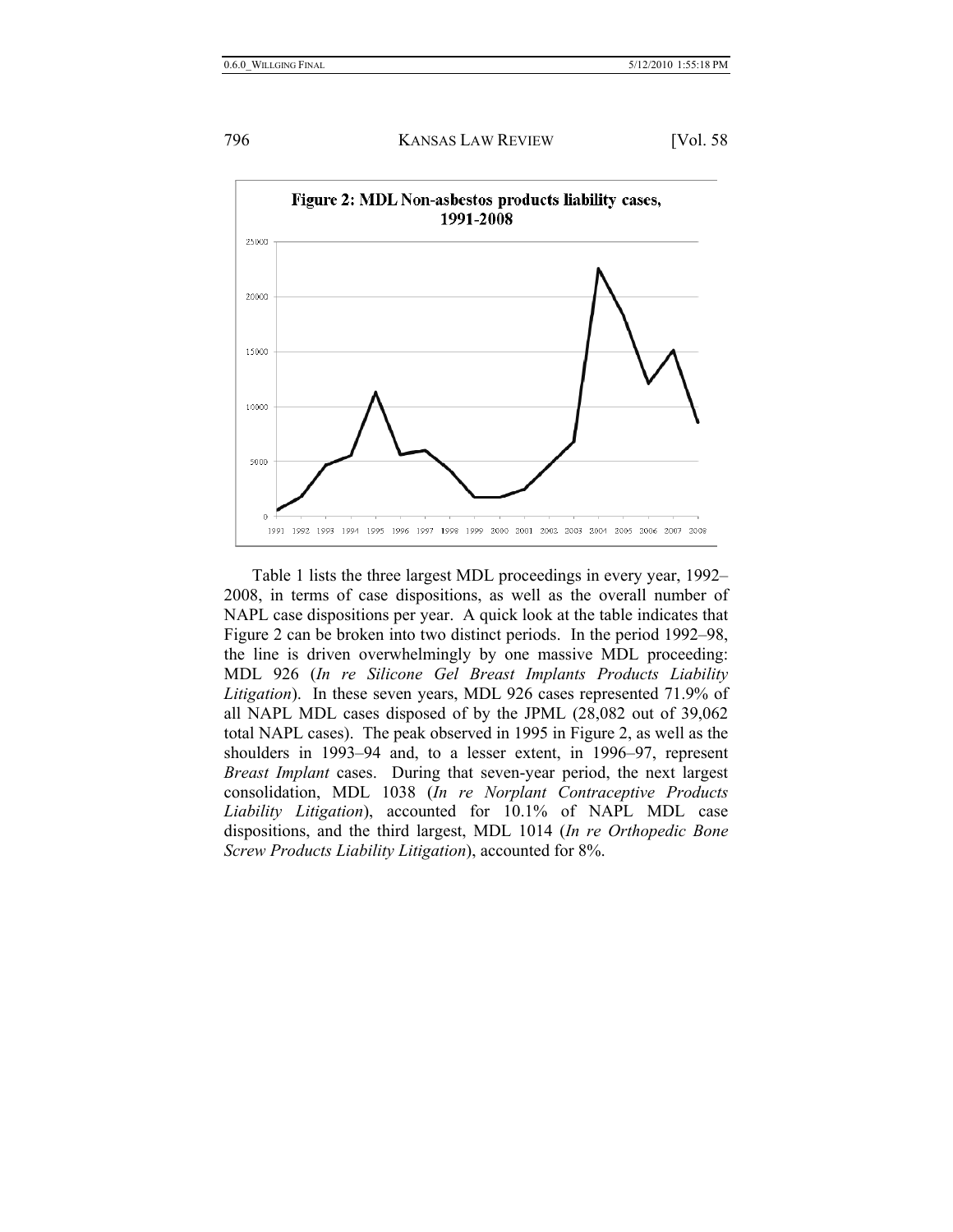| Year      | <b>Largest MDL</b><br>Proceeding<br>(%) | Second-<br><b>Largest MDL</b><br>Proceeding<br>$(\%)$ | <b>Third-Largest</b><br><b>MDL</b><br>Proceeding<br>$(\%)$ | $\boldsymbol{N}$ |
|-----------|-----------------------------------------|-------------------------------------------------------|------------------------------------------------------------|------------------|
| 1992      | <b>Breast Implants</b><br>81.4          | L-Tryptophan<br>14.6                                  | Prozac<br>2.4                                              | 1,779            |
| 1993      | <b>Breast Implants</b><br>96.5          | L-Tryptophan<br>14                                    | <b>GM</b> Fuel Tank<br>0.7                                 | 4,628            |
| 1994      | <b>Breast Implants</b><br>85.5          | TMJ Implant<br>6.4                                    | <b>Bone Screw</b><br>2.0                                   | 5,542            |
| 1995      | <b>Breast Implants</b><br>87.0          | <b>Bone Screw</b><br>4.9                              | Norplant<br>3.0                                            | 11,267           |
| 1996      | <b>Breast Implants</b><br>51.2          | <b>Bone Screw</b><br>23.3                             | Norplant<br>16.4                                           | 5,626            |
| 1997      | <b>Breast Implants</b><br>38.8          | Norplant<br>37.1                                      | <b>Bone Screw</b><br>17.2                                  | 6,028            |
| 1998      | <b>Breast Implants</b><br>57.3          | Diet Drugs<br>20.3                                    | Norplant<br>9.9                                            | 4,192            |
| 1999      | Diet Drugs<br>67.7                      | <b>Breast</b><br><b>Implants</b><br>14.3              | <b>Latex Gloves</b><br>8.3                                 | 1,693            |
| 2000      | Diet Drugs<br>60.9                      | Rezulin<br>14.3                                       | <b>Bridgestone</b><br>9.7                                  | 1,714            |
| 2001      | Rezulin<br>20.4                         | <b>Bridgestone</b><br>17.0                            | Sulzer Hip<br>12.4                                         | 2,490            |
| 2002      | <b>Baycol</b><br>55.3                   | $\overline{PPA}$<br>12.1                              | Rezulin<br>6.9                                             | 4,652            |
| 2003      | <b>Baycol</b><br>58.4                   | Diet Drugs<br>15.6                                    | PPA<br>9.3                                                 | 6,794            |
| 2004      | Diet Drugs<br>39.4                      | <b>Welding Fumes</b><br>27.2                          | <b>Baycol</b><br>10.0                                      | 22,561           |
| 2005      | Diet Drugs<br>38.4                      | <b>Welding Fumes</b><br>24.2                          | Vioxx<br>21.8                                              | 18,318           |
| 2006      | Vioxx<br>35.0                           | Zyprexa<br>12.3                                       | Bextra/Celebrex<br>9.8                                     | 12,107           |
| 2007      | Seroquel<br>46.5                        | Vioxx<br>10.4                                         | Guidant<br>8.0                                             | 15,107           |
| 2008      | Prempro<br>42.8                         | Vioxx<br>7.1                                          | Medtronic<br>5.1                                           | 8,549            |
| 1992-2008 | <b>Breast Implants</b><br>21.3          | Diet Drugs<br>15.8                                    | <b>Welding Fumes</b><br>8.7                                | 133,047          |

# **Table 1: Largest Nonasbestos MDL Proceedings, Dispositions by Year, 1992–2008**

In contrast, Table 1 also shows that no single MDL proceeding dominated the ten-year period 1999–2008 in the way that MDL 926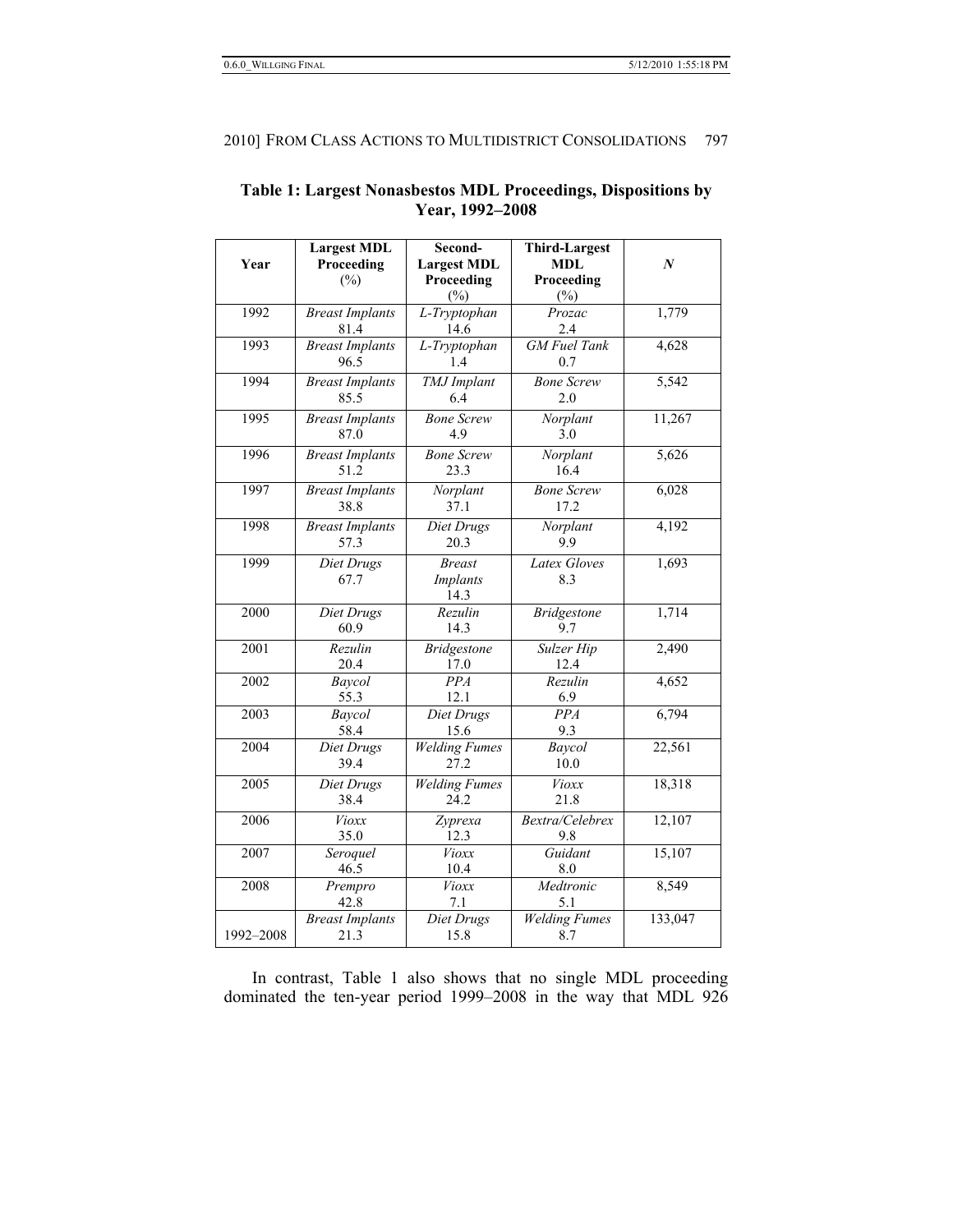dominated 1992–98. The best candidate for that role is MDL 1203 (*In re Diet Drugs Products Liability Litigation*). *Diet Drugs* was the largest MDL proceeding in terms of number of MDL case dispositions after 1998; it accounted for 21.5% of all NAPL MDL case dispositions, or 20,161 out of 93,985 cases, from 1999 through 2008. There were, however, fewer *Diet Drugs* dispositions in 1999–2008 than *Breast Implants* dispositions in 1992–98. Moreover, unlike *Breast Implants*, *Diet Drugs* had company. In the peak year 2004 and in the years since, the relatively large numbers of MDL case dispositions are the result of *Diet Drugs* and five other MDL proceedings: MDL 1431 (*In re Baycol Products Liability Litigation*), MDL 1507 (*In re Phenylpropanolamine (PPA) Products Liability Litigation*), MDL 1535 (*In re Welding Fume Products Liability Litigation*), MDL 1657 (*In re Vioxx Marketing, Sales Practices Products Liability Litigation*), and MDL 1769 (*In re Seroquel Products Liability Litigation*). Together, these MDL proceedings accounted for 71.7% of the NAPL MDL cases during this ten-year period—comparable to MDL 926 in the earlier period.

The relatively large numbers of products-liability MDL cases in recent years, in other words, have not been concentrated in one massive proceeding, like MDL 875 (*In re Asbestos Products Liability Litigation*) or MDL 926 (*Breast Implants*). In many of the years in the period 1999– 2008, no single MDL proceeding accounts for a majority of NAPL MDL cases. *Diet Drugs* accounted for a majority of NAPL cases in 1999 and 2000 (67.7% and 60.9%, respectively), and *Baycol* accounted for a majority in 2002 and 2003 (55.3% and 58.4%, respectively). But in 2004–08, no MDL proceeding accounted for a majority of NAPL cases—although at 46.5% in 2007, *Seroquel* came close. In terms of aggregate litigation, in short, the period 2004–08 saw a greater number of NAPL MDL cases, spread across more proceedings, than the earlier period; the last few years have seen a massive increase in MDL aggregate litigation.

# *B. MDL Proceedings*

l

In recent years, the MDL process has played an increasingly important role in the management and resolution of products-liability litigations. Beginning with the Judicial Conference of the United States (JCUS) Ad Hoc Committee on Asbestos Litigation in  $1991$ ,  $104$  which

 <sup>104.</sup> REP. OF THE PROCEEDINGS OF THE JUDICIAL CONF. OF THE U.S. (Mar. 12, 1991), *available at* http://www.uscourts.gov/judconf/91-Mar.pdf.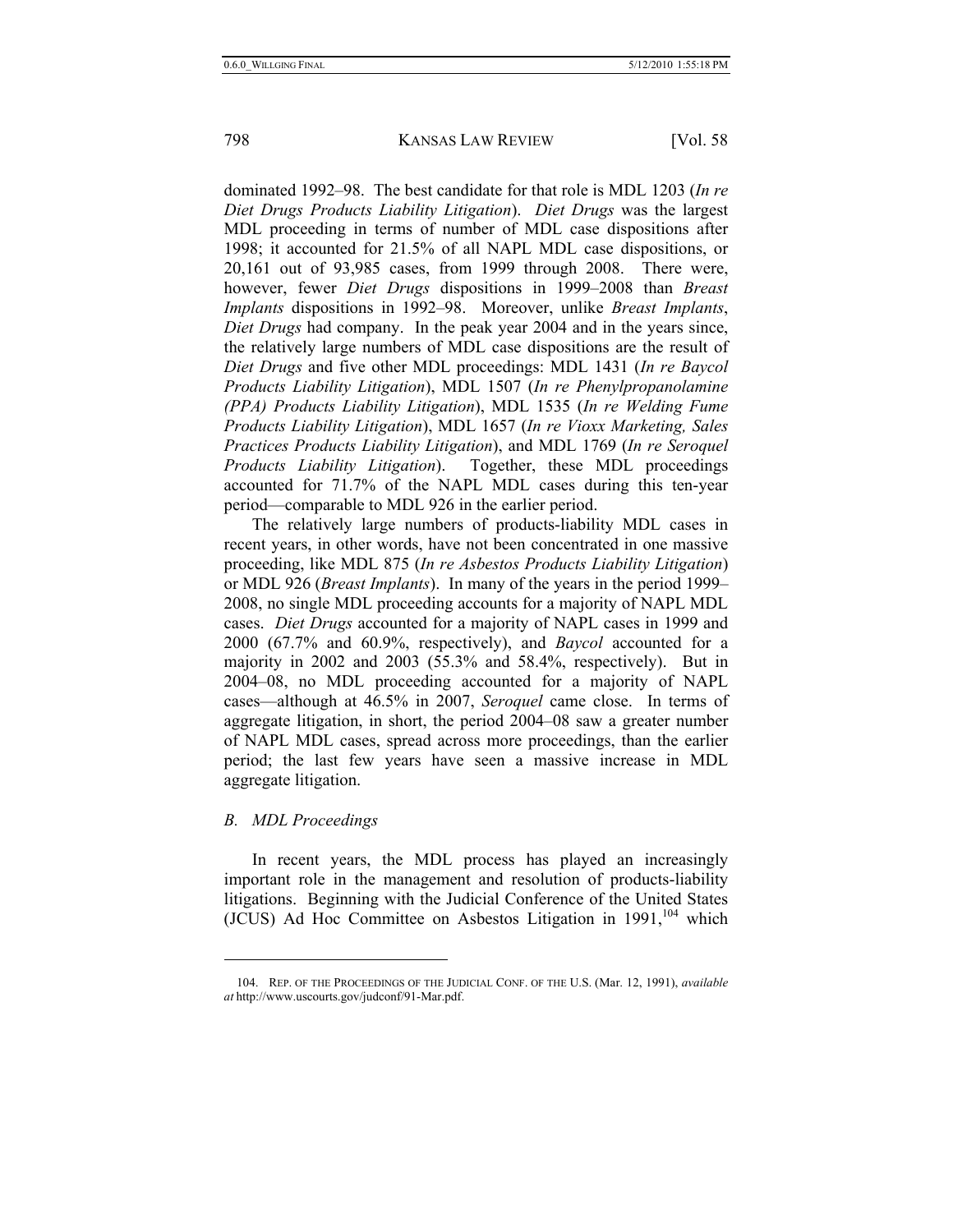"concluded that no adequate procedures presently exist to enable the justice system to deal with the unique nature of asbestos cases," the JCUS signaled to the Judicial Panel that mass-tort litigation posed serious challenges for the civil justice system that might be remedied by aggregating multiple claims. $105$  The JCUS urged Congress to "consider" legislation expressly to authorize consolidation and collective trial of asbestos cases in order to expedite disposition of cases in federal courts with heavy asbestos personal injury caseloads."<sup>106</sup> In the absence of congressional action, the JPML took the lead and consolidated all pending asbestos cases and transferred them to the Eastern District of Pennsylvania for pretrial proceedings.<sup>107</sup> That proceeding, in fact, led to the settlement proposed in *Amchem.*108 The Panel's action regarding asbestos reversed a series of five decisions between 1977 and 1987 in which the Panel declined to consolidate asbestos cases.<sup>109</sup> The 1991 decision appears to have opened the door to consolidation of productsliability cases at the increased rate described above.

Empirical attention to the increasing MDL activity regarding products-liability litigation has been sparse. A 1999 FJC study, conducted for the Chief Justice's Mass Torts Working Group, examined twenty-four mass-tort, personal-injury litigations and found that the JPML had transferred fifteen of them (between 1968 and 1999).<sup>110</sup> More recently, Professor Deborah Hensler combined the results of that FJC study with the results of a mass-tort study conducted by RAND and concluded that "[h]alf (seventeen) of the mass personal injury litigations identified by the studies were consolidated and transferred to a single federal court under the multi-district statute."<sup>111</sup> She found that " $[0]$ nly one-third (twelve) were resolved wholly or to a significant degree by a class action settlement .... But about two-thirds (twenty-two)... resulted in aggregate settlements, including both class and non-class global settlements that were intended to resolve all current claims against

<sup>105.</sup> *Id.* at 33.

<sup>106.</sup> *Id.*

<sup>107.</sup> *In re* Asbestos Prod. Liab. Litig. (No. VI), 771 F. Supp. 415, 416 (J.P.M.L. 1991).

 <sup>108.</sup> Georgine v. Amchem Prods., Inc., 157 F.R.D. 246, 257–61 (E.D. Pa. 1994), *vacated*, 83 F.3d 610 (3rd Cir. 1996), *aff'd sub nom.* Amchem Prods., Inc. v. Windsor, 521 U.S. 591 (1997).

<sup>109.</sup> *In re Asbestos Prods. Liab. Litig.*, 771 F. Supp. at 417 & n.4.

 <sup>110.</sup> Thomas Willging, et al., Individual Characteristics of Mass Tort Case Congregations: A Report to the Mass Tort Working Group, *in* Appendix D, Working Group on Mass Torts 7–8 (1999), http://www.fjc.gov/public/pdf.nsf/lookup/masstapd.pdf/\$file/masstapd.pdf. Two of the twenty-six case congregations identified in the report preceded the creation of the Panel and thus were not included in the twenty-four reported above.

 <sup>111.</sup> Hensler, *Fat Lady*, *supra* note 10, at 896, 903.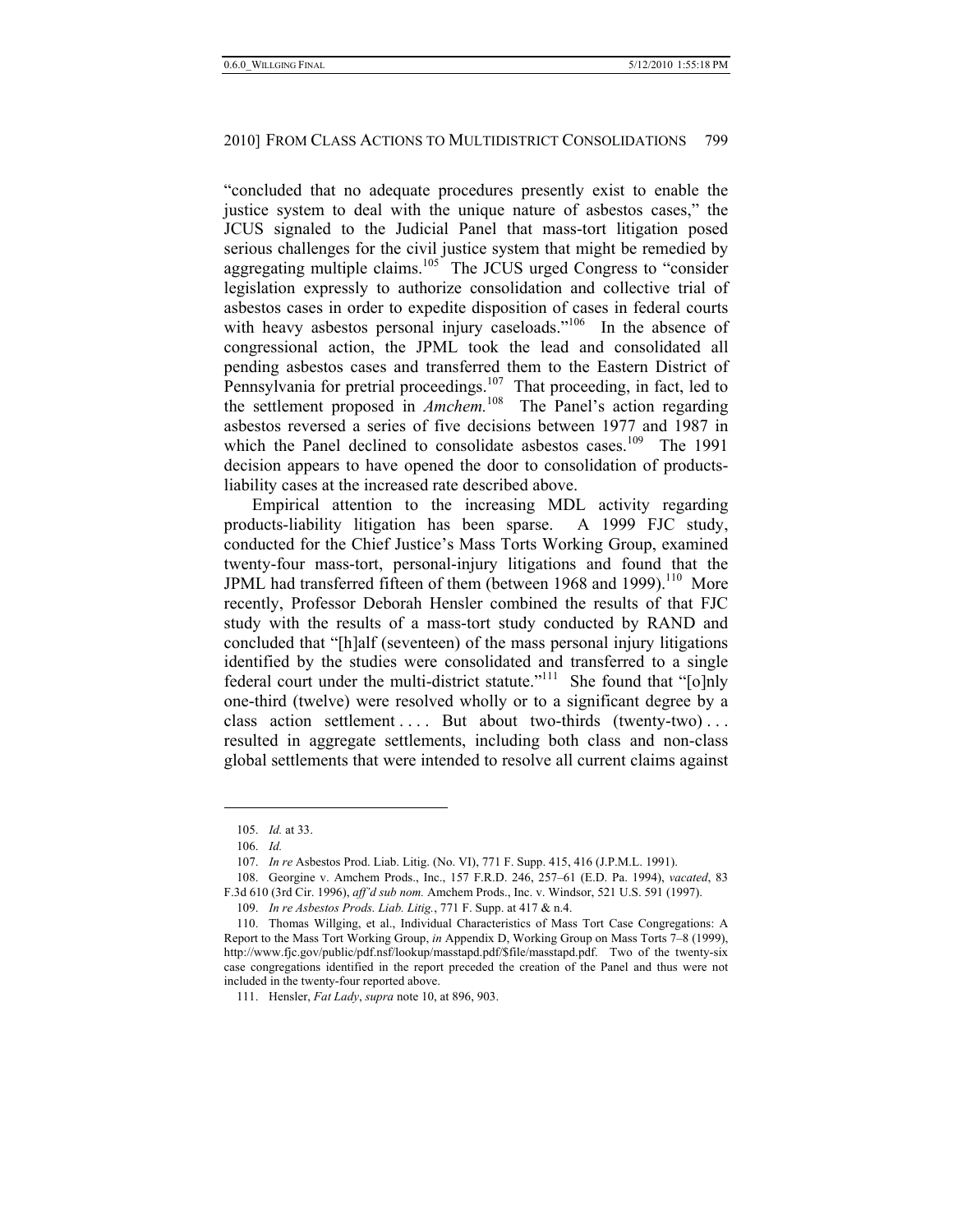the defendant(s) . . . ."112 Thus, even before any possible impact of *Amchem* and *Ortiz*, the MDL processes played a major role in resolving products-liability mass-tort litigation.

Hensler also examined ten products liability litigations filed between 1999 and 2007 and found that all ten had been consolidated by the JPML.<sup>113</sup> Those proceedings produced a range of outcomes from summary judgment through mixed individual and aggregate settlements to aggregate settlements.<sup>114</sup> Four of the litigations were ongoing at the time of her publication.115 Three of the aggregate settlements (*Baycol*, *PPA*, and *Sulzer Inter-Op Implant*) included use of the class action device and two settlements (*Ephedra* and *Zyprexa*) did not.<sup>116</sup>

As noted by Hensler, *Ephedra* included a series of consolidated settlements against individual defendants, resolving hundreds of claims in each instance.<sup>117</sup> Prior to those settlements—and perhaps motivating the choice of consolidation rather than class settlement—the presiding MDL transferee judge denied a motion to certify a proposed settlementonly class consisting of 170 personal-injury claimants with cases against defendant Metabolite International, Inc.<sup>118</sup> The court held that  $(1)$  joinder of all claimants was practical because they had already filed suit;<sup>119</sup> (2) the proposed class was not cohesive enough to satisfy the *Amchem*  criteria;120 and (3) the class action procedure was not a superior procedure given the alternative of using the MDL process and an equivalent process in California.<sup>121</sup> The court also noted that the parties sought to "have the [c]ourt in effect invent, purportedly under Rule 23 and the All Writs Act, an alternative to the Bankruptcy Code for granting Metabolite a stay of litigation and discharge of liability while affording only one class of potential creditors an equitable share of Metabolite's limited assets."<sup>122</sup> After that opinion, it is not surprising that other

-

<sup>112.</sup> *Id.*

<sup>113.</sup> *Id.* at 911–16.

<sup>114.</sup> *Id.* at 917.

<sup>115.</sup> *Id.* at 913–16.

<sup>116.</sup> *Id.* Note that the Vioxx litigation resulted in a nonclass MDL settlement after the article was published. *See In re* Vioxx Prods. Liab. Litig., No. MDL 1657, 2008 WL 4681368, at \*9–13 (E.D. La. Oct. 21, 2008) (striking class action certification).

 <sup>117.</sup> Hensler, *Fat Lady*, *supra* note 10, at 913–14 tbl.2 & nn.111–13 (reporting settlements of 140, 256, and 126 personal injury and wrongful death claims in three settlements).

<sup>118.</sup> *In re* Ephedra Prods. Liab. Litig., 231 F.R.D. 167, 168 (S.D.N.Y. 2005).

<sup>119.</sup> *Id.* at 171.

<sup>120.</sup> *Id.* at 169–71.

<sup>121.</sup> *Id.* at 171. State courts in California had 90 of the 130 pending state-court cases. *See id.* at 168, 171.

<sup>122.</sup> *Id.* at 169*.*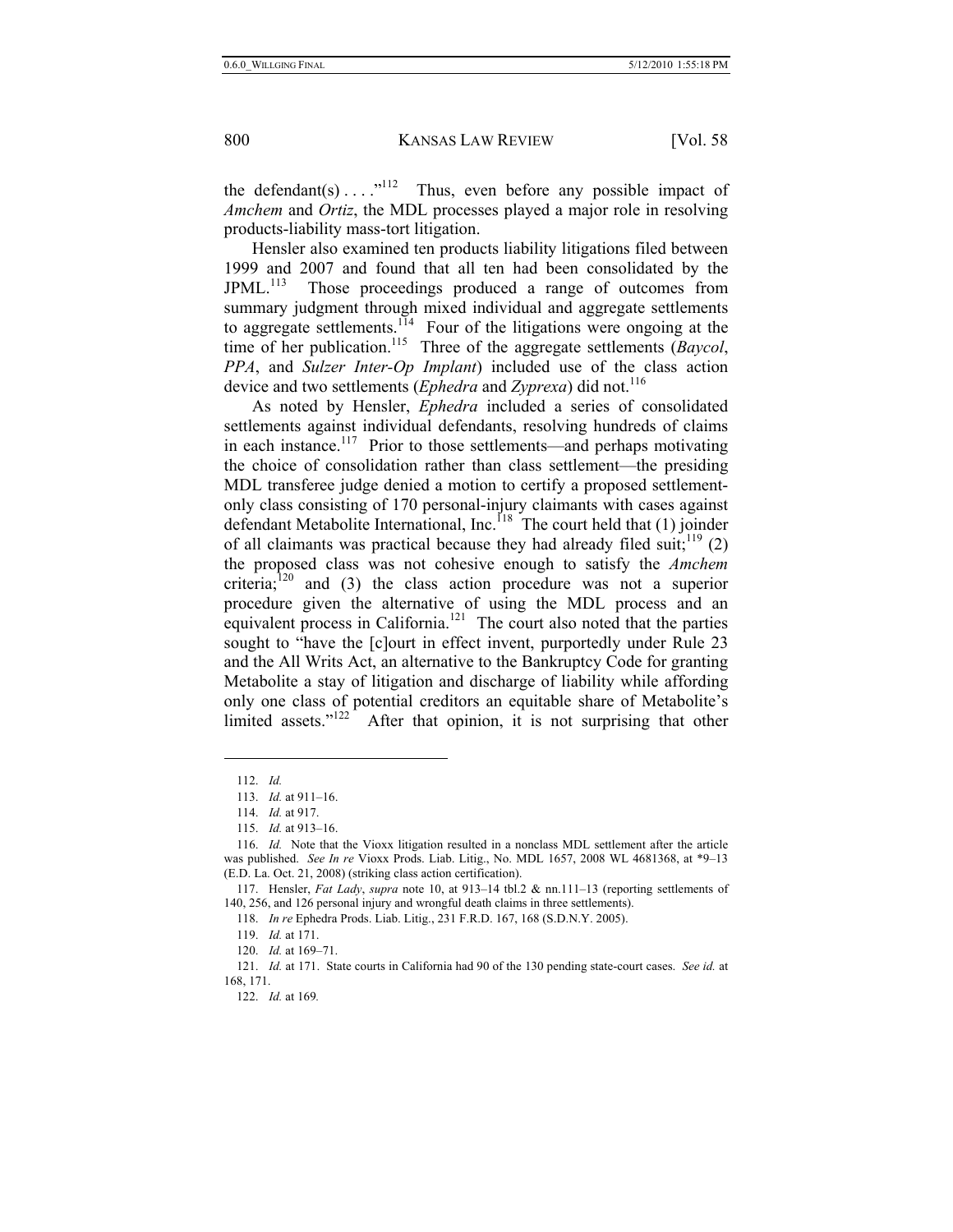plaintiffs and defendants in the MDL litigation recognized the futility of invoking the class action procedure for their settlements and turned instead to nonclass consolidated settlements, giving up any prospect of res judicata being applied to the class of claimants.

The *Zyprexa* and *Ephedra* settlements, as well as the more recent *Guidant* and *Vioxx* settlements, suggest that the MDL process has supplemented and perhaps displaced the class action device as a procedural mechanism for large settlements. Indeed, District Judge Jack Weinstein observed in 1994 that "[w]hat is clear from the huge consolidation required in mass torts is that they have many of the characteristics of class actions. . . . It is my conclusion . . . that mass consolidations are in effect quasi-class actions."123 Professors Silver and Miller, following Judge Weinstein's lead, refer to these aggregated, multidistrict mass-tort settlements as "quasi-class actions."<sup>124</sup>

Neither the MDL statute nor the Federal Rules of Civil Procedure include any requirement that the court review a consolidated settlement, even an opt-in settlement negotiated by attorneys in the proceeding. The presumption is that the attorneys for the individual plaintiffs will represent the plaintiffs' interests adequately. In the *Zyprexa* litigation, Judge Weinstein approved a settlement with an estimated value of \$700 million on behalf of 8,000 individual claimants with alleged personal injuries resulting from using the prescription drug Zyprexa.<sup>125</sup> Recall that the class settlement that Judge Weinstein approved in the *Agent Orange* litigation amounted to \$180 million for a class with 240,000 claimants, much smaller both in total value and in the average recovery per claimant than the settlement in the *Zyprexa* MDL.<sup>126</sup> In the *Agent Orange* case, Judge Weinstein, after holding hearings before Vietnam veterans in five cities, wrote an extensive opinion upholding class certification under Rule  $23(b)(3)$  and approving the class settlement as fair, reasonable, and adequate under Rule  $23(e)$ ;<sup>127</sup> that opinion was reviewed by the Court of Appeals for the Second Circuit and affirmed after extensive discussion.<sup>128</sup> In contrast, Judge Weinstein approved a special master's report on the *Zyprexa* settlement in an unpublished twoparagraph order issued after a brief hearing on the proposed

 $\overline{a}$ 

 <sup>123.</sup> Jack B. Weinstein, *Ethical Dilemmas in Mass Tort Litigation*, 88 NW. U. L. REV. 469, 480– 81 (1994).

 <sup>124.</sup> Silver & Miller, *supra* note 9, at 2.

<sup>125.</sup> *In re* Zyprexa Prods. Liab. Litig., 424 F. Supp. 2d 488, 491 (E.D.N.Y. 2006).

<sup>126.</sup> *In re* "Agent Orange" Prod. Liab. Litig. MDL No. 381, 818 F.2d 145, 151 (2d Cir. 1987).

<sup>127.</sup> *In re* "Agent Orange" Prod. Liab. Litig., 597 F. Supp. 740, 763–64 (E.D.N.Y. 1984), *aff'd*, 818 F.2d 145 (2d Cir. 1987).

<sup>128.</sup> *In re "Agent Orange" Prod. Liab. Litig. MDL No. 381*, 818 F.2d at 151–52.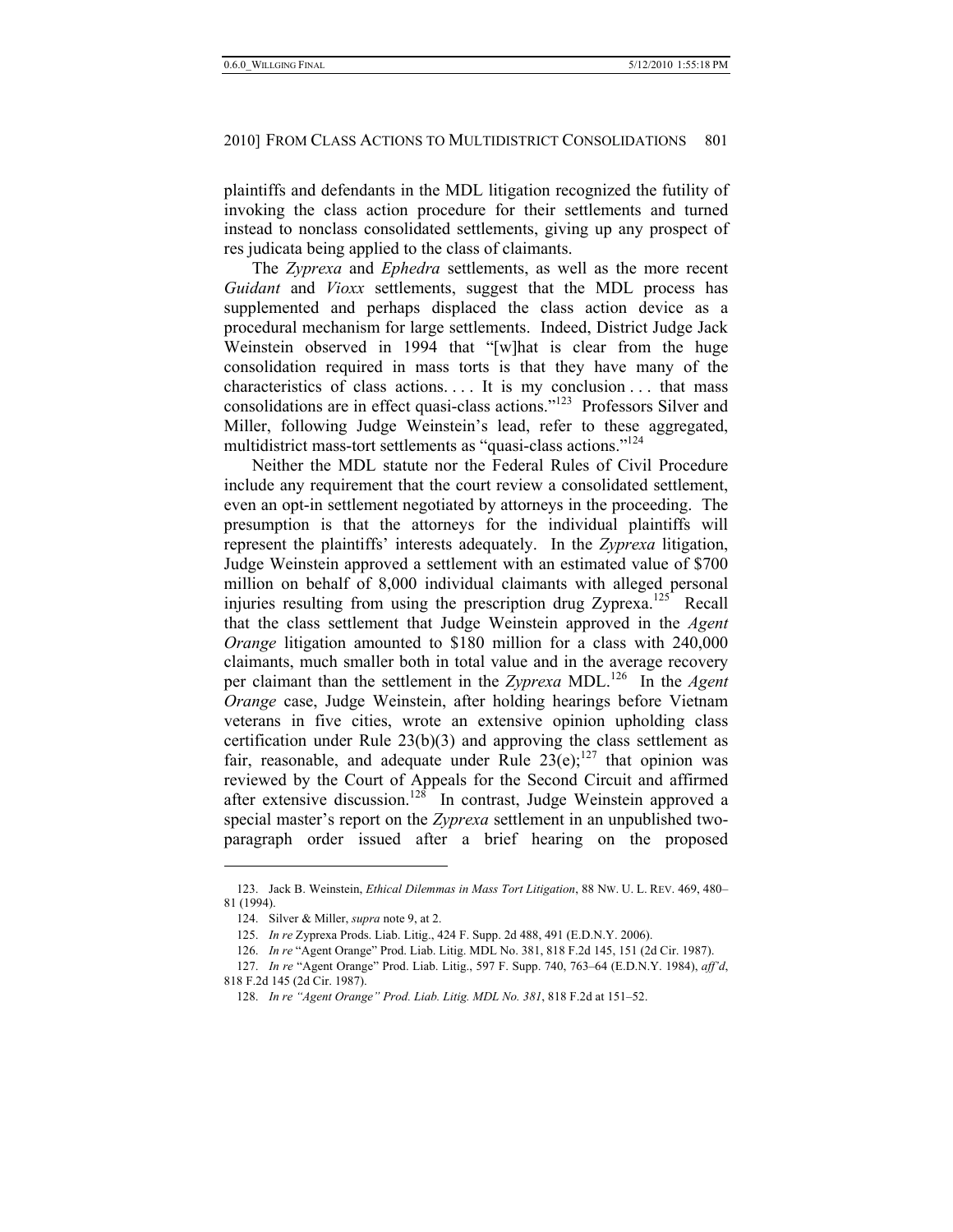settlement.<sup>129</sup> Along the same lines, the *Vioxx* settlement appears to have been administered in a transparent fashion by the court, but it does not appear that the court exercised any independent review of the fairness, reasonableness, or adequacy of the terms of the settlement or the process that led to the agreement.<sup>130</sup>

Table 2 lays out the size of the awards and the number of claimants in three of the four nonclass mass-tort settlements discussed above.<sup>131</sup> All three settlement amounts are comparable in size to class action settlements. Surely, these cases also meet Rule  $23(a)(1)$ 's numerosity requirement, and the number of claimants is comparable to the number of claimants in mass-tort class action settlements of yore.

None of this, of course, is to say that the settlements in the MDL proceedings were not fair, reasonable, or adequate to the settling parties. We have not engaged in any such analysis of the terms of the settlements. But, except for the attorneys and litigants involved in the settlements, neither has anyone else been required to do so. That's the point of the next section.

| Name of case           | Number of claimants       | Gross value of                |  |
|------------------------|---------------------------|-------------------------------|--|
|                        |                           | settlement                    |  |
| Lvprexa                | $\sim 000^{132}$          | \$690 million <sup>133</sup>  |  |
| Vioxx                  | $\sim$ 507 <sup>134</sup> | \$4.85 billion <sup>135</sup> |  |
| Guidant <sup>136</sup> |                           | \$240 million <sup>138</sup>  |  |

# **Table 2: Number of Claimants and Gross Value of Settlements in Three Recent Multidistrict Consolidated Settlements**

<sup>129.</sup> *In re* Zyprexa Prods. Liab. Litig., No. 04-MD-01596, 2005 WL 3117302, at \*1 (E.D.N.Y Nov. 22, 2005). At the hearing Judge Weinstein reviewed the settlement with Special Master Kenneth R. Feinberg and suggested substantial changes. Transcript of Settlement Hearing, *Zyprexa*, 2005 WL 3117302 (2005), 2005 WL 6191038. The transcript of the hearing consisted of twentynine pages. *Id.*

<sup>130.</sup> *See In re* Vioxx Prods. Liab. Litig., 650 F. Supp. 2d 549, 552–53 (E.D. La. 2009) (explaining court's role in Vioxx Settlement Agreement).

<sup>131.</sup> *See supra* notes 117–22 and accompanying text for discussion of the multiple settlements in the *Ephedra* litigation.

 <sup>132.</sup> Alex Berenson, Lilly to Pay \$690 Million in Drug Suits, N.Y. TIMES, June 10, 2005, at C6. 133. *Id.*

 <sup>134.</sup> BROWNGREER PLC, CLAIMS ADMINISTRATOR COURT REPORT NO. 21, at 4, *available at* http://www.browngreer.com/vioxxsettlement/images/pdfs/mdlreport\_091709.pdf (last visited Apr. 13 2010).

 <sup>135.</sup> Master Settlement Agreement at 2, *In re Vioxx Prods. Liab. Litig.*, MDL No. 1657 (Nov. 9, 2007), *available at* http://www.browngreer.com/vioxxsettlement/images/pdfs/mastersa.pdf.

<sup>136.</sup> *In re* Guidant Corp. Implantable Defibrillators Prods. Liab. Litig., 484 F. Supp. 2d 973 (D. Minn. 2007).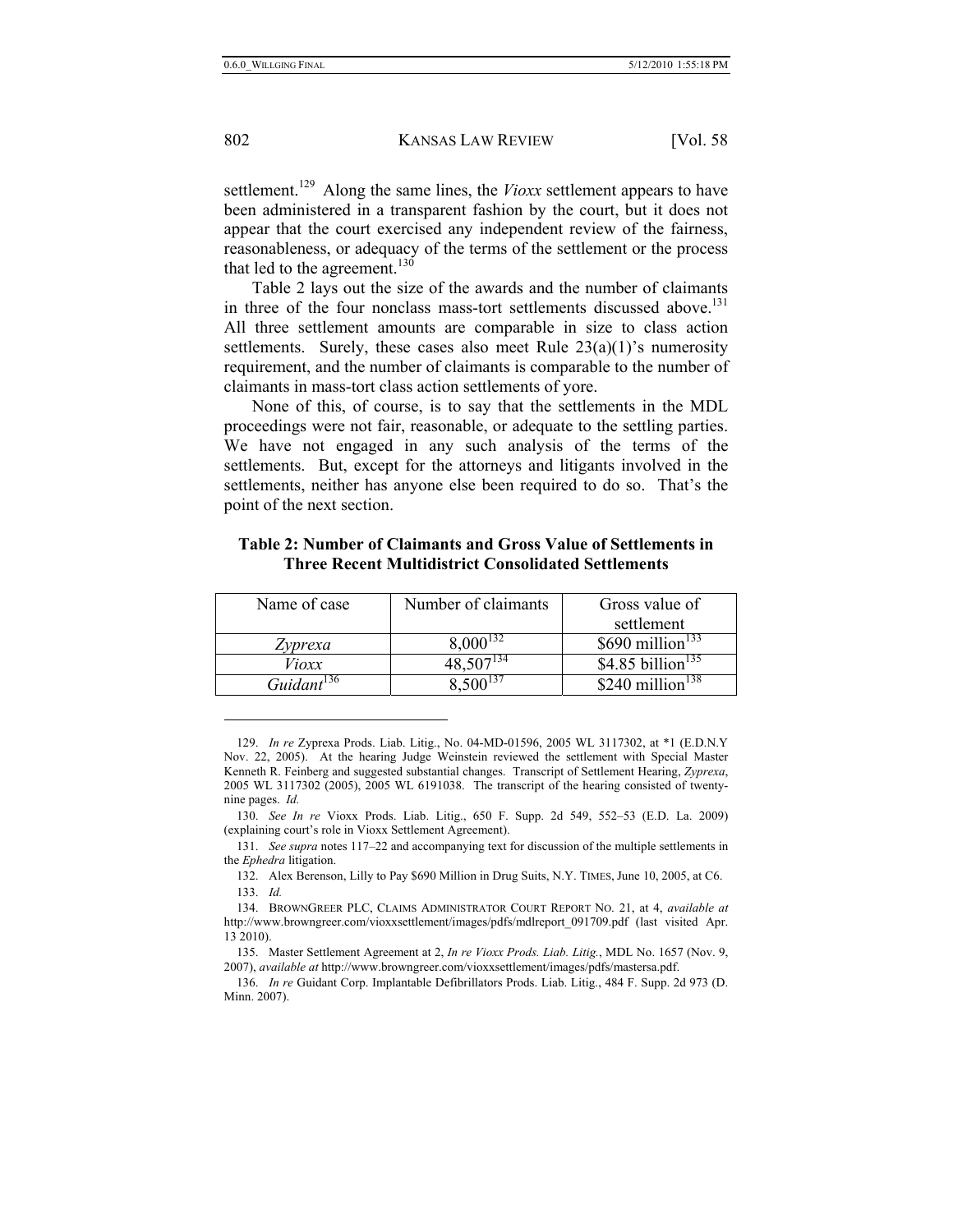#### *C. Procedural Questions*

This subpart poses, at a broad level, some of the procedural questions implicated by the nonclass aggregation process. Civil proceduralists have observed that few, if any, of the special procedural protections available to class members are afforded to litigants who settle their cases in a nonclass consolidated settlement.<sup>139</sup> Professor Howard Erichson succinctly summarizes the current state of affairs: "Class actions get all the attention."140 And, one might add, class actions get all the procedural protections. Suffice it to say that our procedural rules have drawn a sharp distinction between class action litigation and nonclass aggregate representation of a large group of individuals. The result has been to attempt to force nonclass settlements "awkwardly within either the class action device or the traditional model of the one-on-one lawsuit" when they are in fact hybrids of the two litigation models.<sup>141</sup>

As the above discussion of the *Zyprexa*, *Vioxx*, and *Guidant* litigations demonstrates, nonclass aggregate settlements can rival class action settlements in the size of the award and the number of claimants sharing in it. *Amchem* devoted considerable attention to the adequacy of representation of class members and found it wanting in the context of that sprawling settlement.<sup>142</sup> Nonclass aggregation proceeds on the unexamined assumption that individual plaintiffs joined together in consolidated litigation are adequately represented by individual counsel or by a plaintiff management committee (PMC) appointed by the judge presiding over multidistrict proceedings.<sup>143</sup> In the latter cases, judges typically address adequacy of representation at the time of appointment and not after a settlement has been reached.<sup>144</sup> Attorney-fee awards

-

 <sup>137.</sup> Guidant Defibrillator Settlement Increased to \$240 M, Online Lawyer Source, Nov. 20, 2007, http://www.onlinelawyersource.com/news/guidant-settlement-increa.html.

<sup>138.</sup> *Id.*

<sup>139.</sup> *See, e.g.*, Burch, *Procedural Justice*, *supra* note 11, at 4 ("[N]onclass aggregate litigation . . . is afforded none of the judicial quality control measures in Rule 23 that cushion and protect class members."); *see also* Erichson, *Beyond the Class Action*, *supra* note 10, at 519 ("[O]utside of class actions, the profession's failure to recognize the collective nature of much litigation has left clients unprotected . . . .").

 <sup>140.</sup> Erichson, *Beyond the Class Action*, *supra* note 10, at 519.

 <sup>141.</sup> Richard A. Nagareda, *Embedded Aggregation in Civil Litigation* 62 (Vand. Univ. Law Sch. Pub. Law & Legal Theory Working Paper Group, Paper No. 09-24), *available at* http://ssrn.com/ abstract\_id=1506460.

 <sup>142.</sup> Amchem Prods. v. Windsor, 521 U.S. 591, 625–28 (1997).

 <sup>143.</sup> Silver & Miller, *supra* note 9, at 9–12 (discussing the selection of counsel and appointment of committees).

<sup>144.</sup> *See, e.g.*, BARBARA J. ROTHSTEIN & THOMAS E. WILLGING, FED. JUDICIAL CTR., MANAGING CLASS ACTION LITIGATION: A POCKET GUIDE FOR JUDGES, 21, 30 (2d ed. 2009) (stating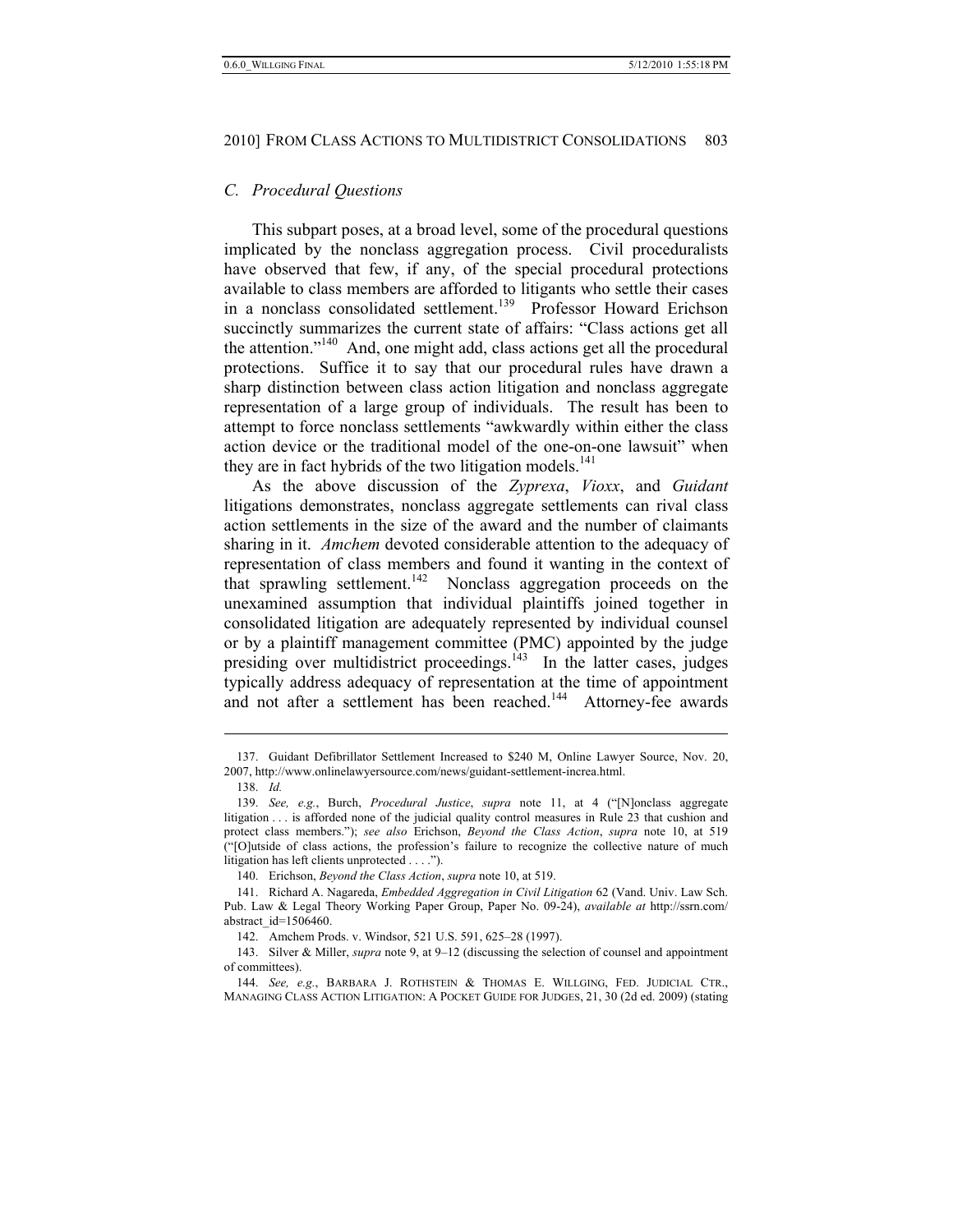remain for the court to resolve, but such decisions examine the merits of any settlement from a different perspective than would be the case in reviewing a class settlement as in *Amchem.*

Likewise, notice to the litigants and an opportunity to present any objections to the settlement is not contemplated, because each plaintiff is represented by counsel and is presumed to have no need for notice beyond that given to their counsel. Parties may object, in practice, by refusing to opt in or agree to the proposed settlement, of course. Clients may express any objections to their attorneys in the privacy of their consultations. But how much do we know about how attorneys and clients interact in the aggregate context, where attorneys may represent large numbers of clients with similar claims? The fairness, reasonableness, and adequacy of the settlement are left to the agreement of the parties without the special judicial oversight afforded to class action settlements.

The end result of the MDL process is that the parties have the benefit of a procedure facilitated by the courts to aggregate cases and establish the framework for a settlement without any independent review of the terms of the settlement. Judges and rule-makers, with the aid of academic commentators, have developed elaborate guidelines and rules of thumb to curb potential abuses associated with aggregate litigation taking the form of a class action.<sup>145</sup> From that angle, the availability of nonclass settlement procedures seems to provide opportunities, and perhaps incentives, for the parties to avoid the class action process while retaining the more-or-less-global settlement benefits of aggregate federal litigation.

Embedded in the assumption that individual plaintiffs are adequately represented by counsel (who sometimes have inventories of hundreds or even thousands of cases) is the assumption that ethical norms and attorney integrity will suffice to protect individual clients.<sup>146</sup> One commentator concludes that "we can accomplish the same objectives [of protecting litigant autonomy] by looking to lawyers' professional obligations concerning conflicts of interest and aggregate settlements."<sup>147</sup> By applying relevant rules of professional conduct, that commentator asserts, "lawyers can create opportunities for autonomous client

that "settlement terms of a settlement class action need careful scrutiny" and "judges should avoid rigid adherence" to formulas in calculating attorney's fees).

<sup>145.</sup> *See, e.g.*, *id.*

<sup>146.</sup> *See generally* Erichson, *Beyond the Class Action*, *supra* note 10 (examining how the duties of attorneys compare with the procedures specified in the rules governing class actions).

<sup>147.</sup> *Id.* at 529.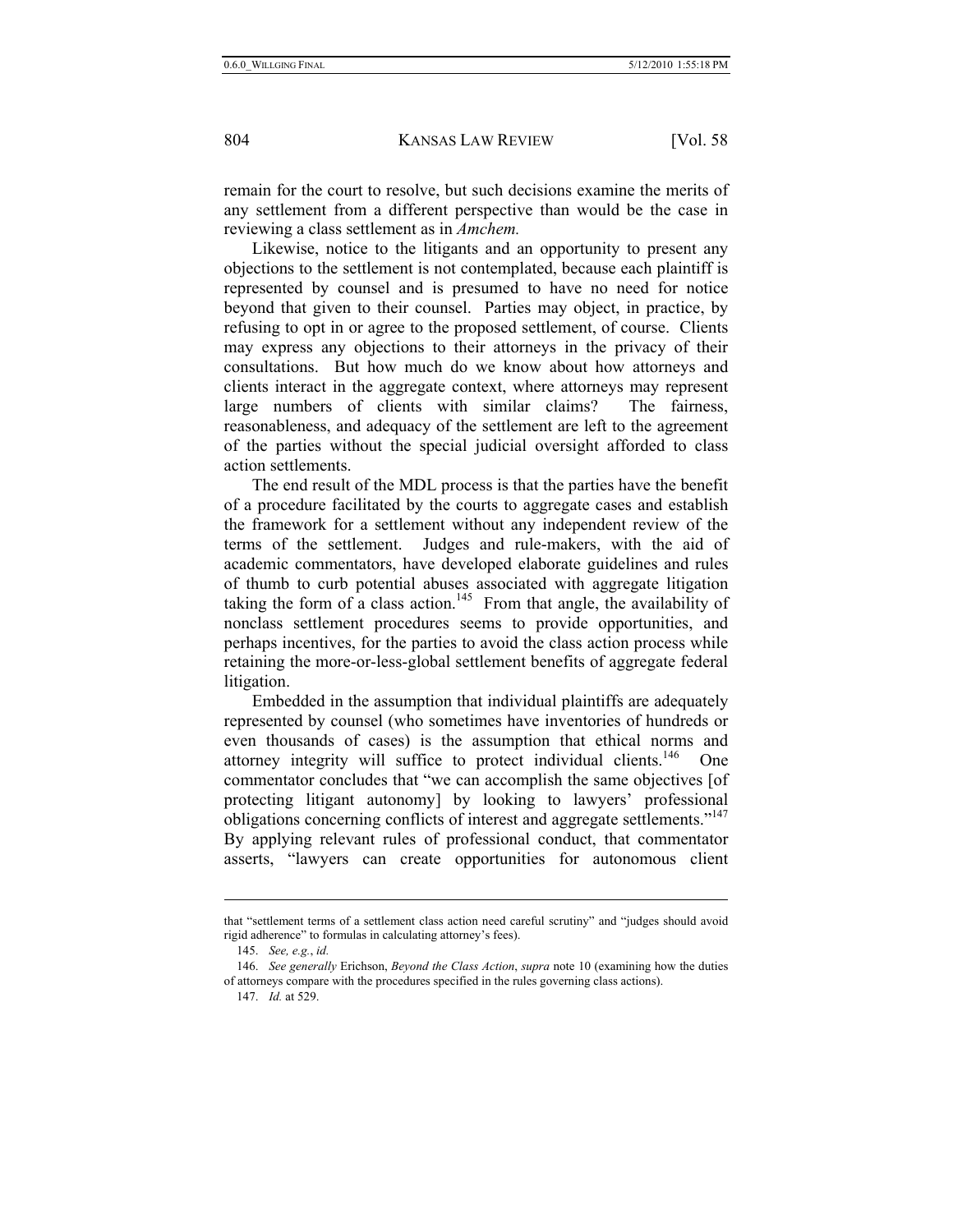decisions at the outset and at settlement, as a substitute for client autonomy in the course of litigation and negotiation."148 But how often are ethical norms enforced, either through disciplinary proceedings or in private litigation over nonclass settlements? At the least, empirical research into how well ethical norms protect individual litigants in such cases seems warranted.

What, if any, rules and procedures should be developed to protect the individual whose attorneys do not, for whatever reasons, choose to follow the professional norms for handling aggregate settlements outside of the class action context? Proposing specific regulations for nonclass settlements exceeds the scope of this article. The American Law Institute (ALI), in its Proposed Principles of the Law of Aggregate Litigation, noted that "a fresh look needs to be taken at how non-class aggregate settlements should be regulated."149 The ALI posits the circumstances required for aggregate settlements to be enforceable and binding on the parties, including consideration of "whether, based on all the facts and circumstances, the agreement is fair and reasonable."<sup>150</sup> One of the factors informing the determination of fairness and reasonableness is "whether the terms of the settlement were reviewed by a neutral third party."151 Those terms will, of course, only apply if there is a dispute about enforceability. Unlike the treatment of class actions, there is no routine review of the fairness, adequacy, or reasonableness of the settlement or of the process for obtaining the consent of parties to the settlement.

Professor Richard Nagareda, one of the ALI reporters, but writing in his personal capacity, advocates a broad approach to the regulation of new forms of aggregation like nonclass aggregate settlements, an approach "that exposes hybrids of traditional litigation features with aggregate ones and that, then, seeks to regulate them as such, not to fit them awkwardly within either the class action device or the traditional model of the one-on-one lawsuit."<sup>152</sup> Under that approach, class actions should no longer get all the attention of proceduralists, rulemakers, and regulators.

<sup>148.</sup> *Id.*

<sup>149.</sup> PRINCIPLES OF THE LAW OF AGGREGATE LITIGATION § 3.15 cmt. a (Tentative Draft No. 1, 2008). For a discussion of the adequacy of the representation standard in the Proposed Final Draft, see Patrick Woolley, *Collateral Attack and the Role of Adequate Representation in Class Suits for Money Damages*, 58 U. KAN. L. REV. 917 (2010).

 <sup>150.</sup> PRINCIPLES OF THE LAW OF AGGREGATE LITIGATION, *supra* note 149, § 3.17(d).

<sup>151.</sup> *Id.*

 <sup>152.</sup> Nagareda, *supra* note 141, at 62.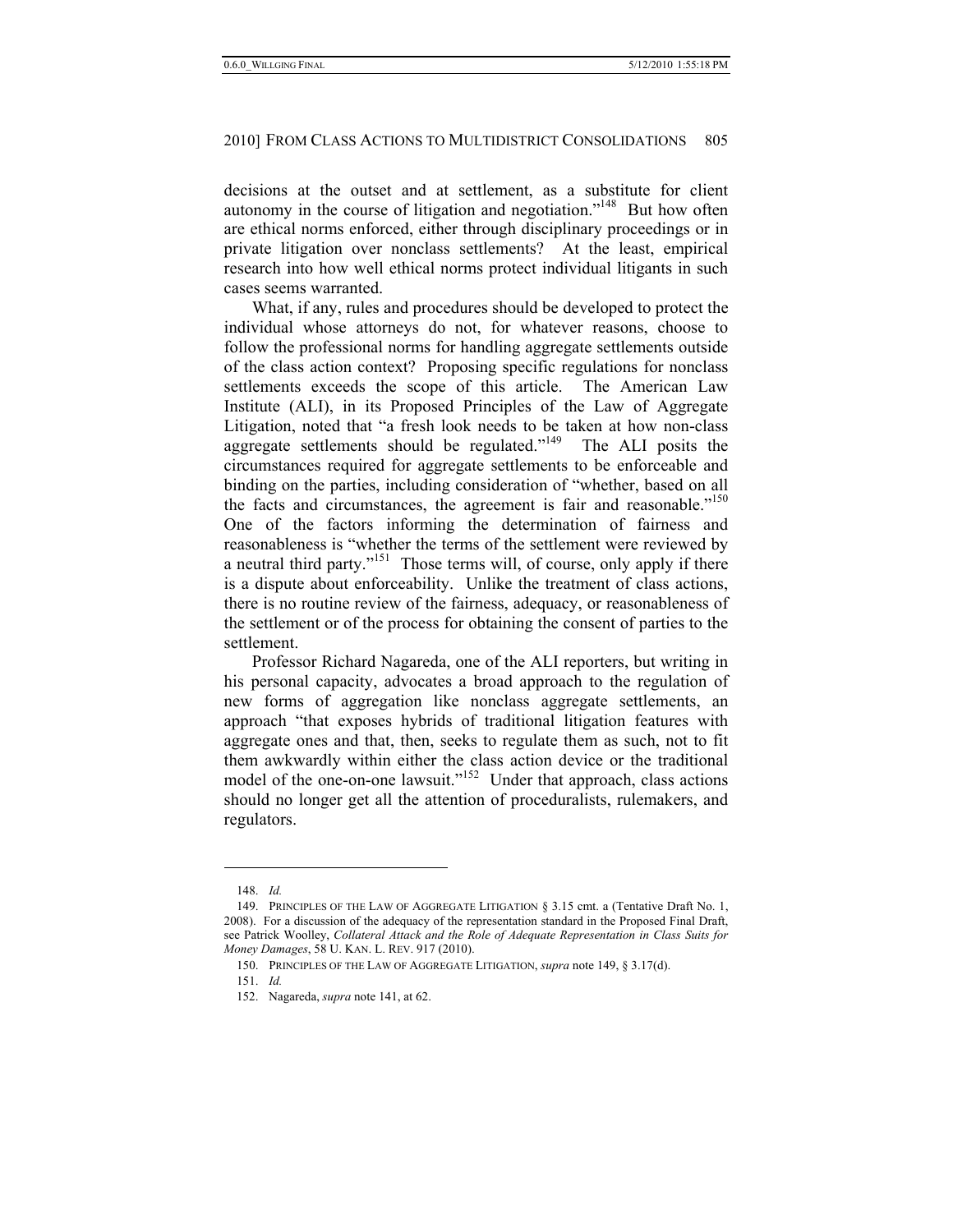# IV. CONCLUSION

Empirical findings suggest several shifts in practice appearing to lead to the current use of nonclass settlements to resolve mass-tort litigation. The class action litigation landscape shifted in relation to changes in case law and governing rules of procedure. Though the number of PIPL class action lawsuits has shifted very little, the percentage in which a party files a motion to certify a class that a court grants for litigation purposes appears to have shrunk markedly. And, while the shift in class certification was taking place, the JPML began transferring productsliability litigations to single courts for consolidated management at a higher rate, and the number of products-liability consolidated cases expanded. As the class certification hurdles were raised, creative lawyers noticed that there are few, if any, practical barriers to aggregate non-class settlements. The end result is to leave the interests of plaintiffs in these mass-tort contexts solely in the hands of their attorneys, with no systematic judicial or other regulatory oversight. The ultimate question is whether that result is a fair, reasonable, and adequate treatment of those litigants.